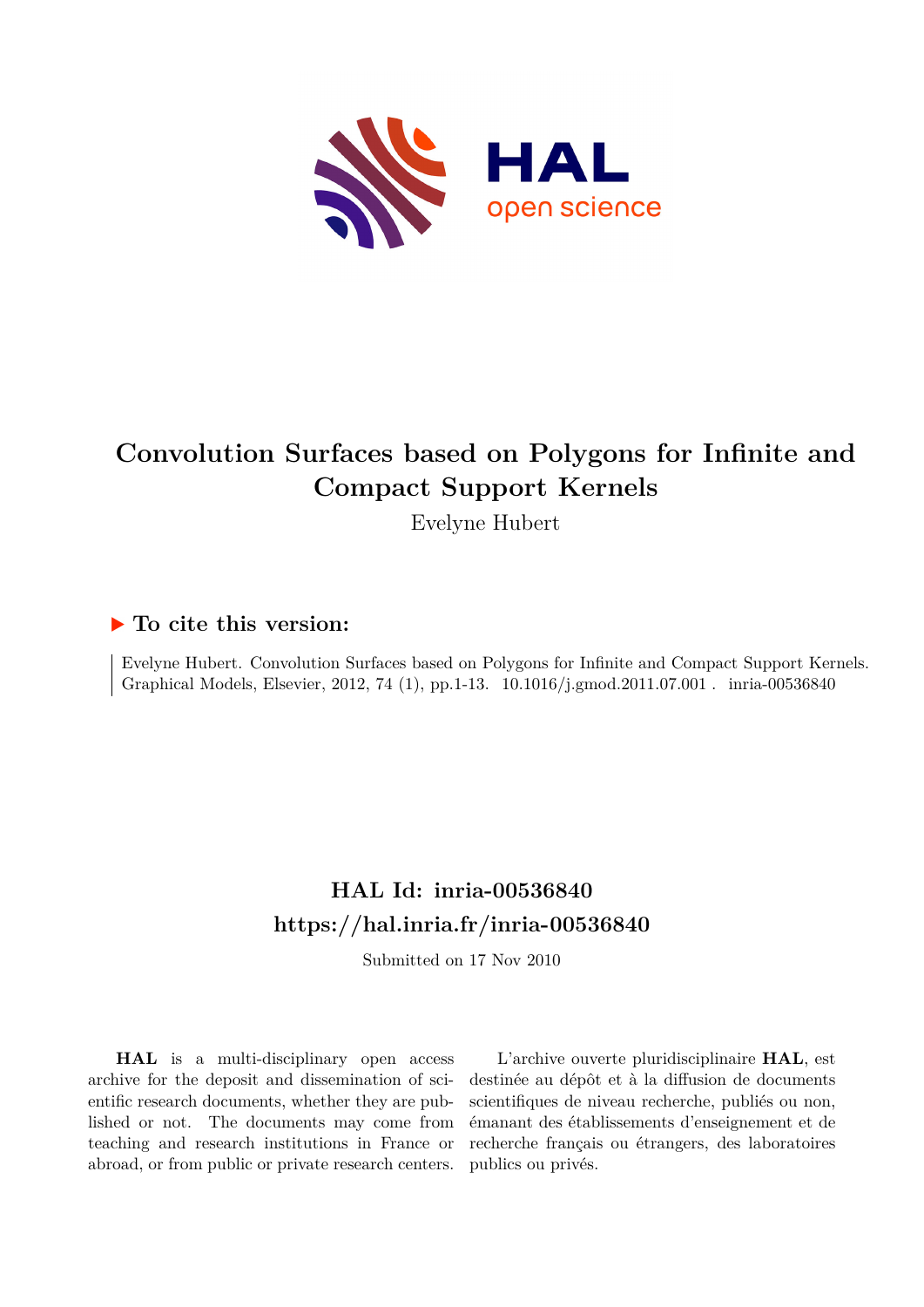## Convolution Surfaces based on Polygons for Infinite and Compact Support Kernels

Evelyne Hubert INRIA Méditérranée - GALAAD http://www.inria.fr/members/Evelyne.Hubert

### November 17, 2010

#### Abstract

We provide mathematical formulae to create 3D smooth shapes fleshing out a *skeleton* made of line segments and polygons. The boundary of the shape created is a level set of a convolution function. This latter is obtained through the integration of a kernel function along the skeleton. The technique has been proposed and developed for geometric modeling in computer graphics.

Given the additivity of integration, the convolution function of a complex skeleton is the sum of the convolution functions for its simpler elements. Providing the closed form formulae for the convolution function generated by a polygon is the main contribution of the present paper. We apply Green's theorem and improve on previous results in several ways. First we do not require the prior triangulation of the polygon. Then, we obtain formulae for complete families of kernels, either with infinite or compact supports. The families are indexed by an integer that controls sharpness and smoothness. Full generality is achieved through recurrence formulae. Last, but not least, the geometric computations needed, in the case of compact support kernels, are restricted to intersections of spheres with line segments,rather than intersections of spheres with triangles in previous works.

keyword Green's theorem; Polygonal Mesh; Implicit Surfaces; Convolution Surfaces; Geometric Modelling; Computer Graphics; Recurrences; Symbolic Integration.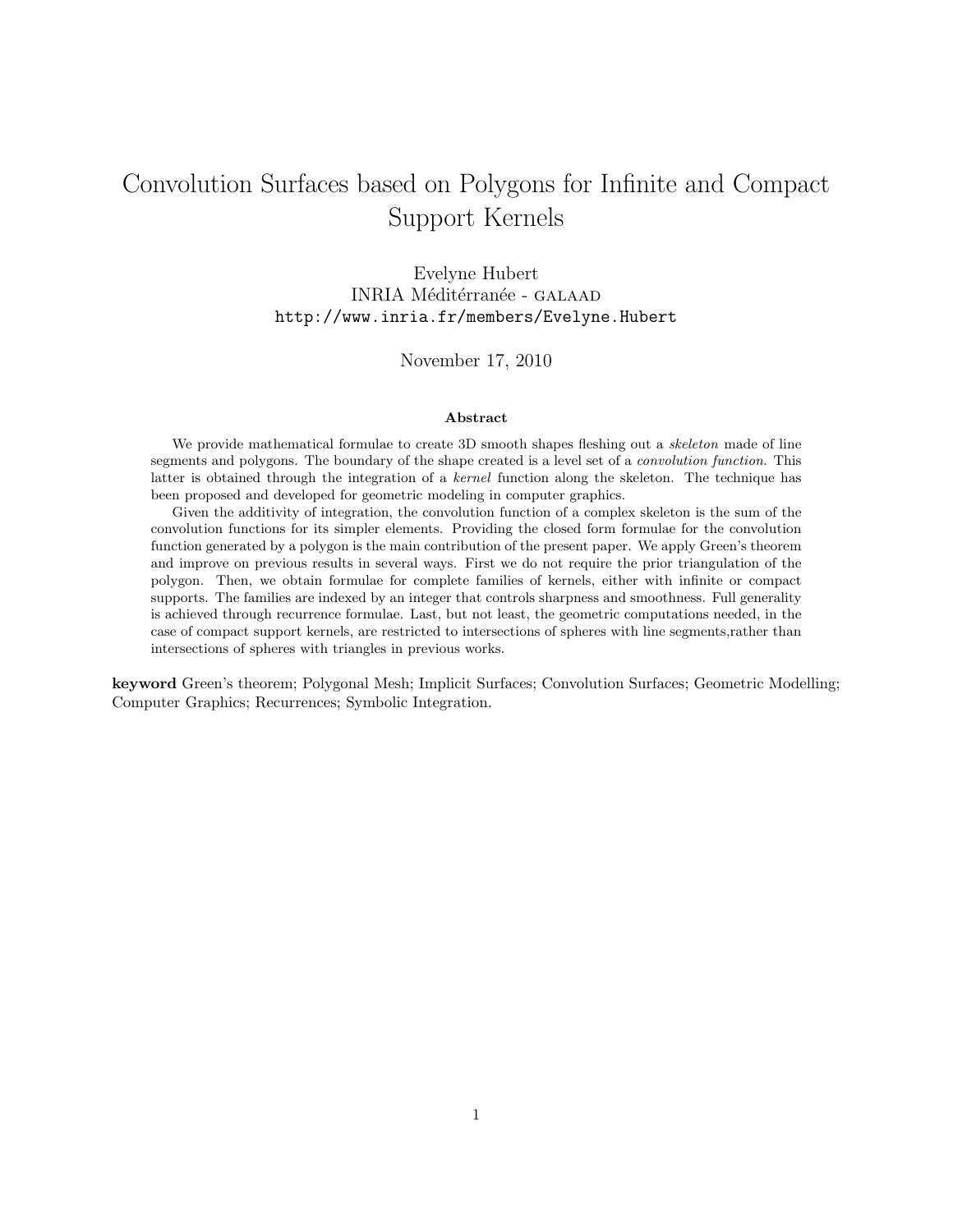## 1 Introduction

Convolution is a technique used in Computer Graphics to generate smooth 3D volumes around a skeleton of lower dimension [2, 3, 4, 6, 7, 22, 10, 13]. Convolution surfaces are defined as level sets of a convolution function obtained by integrating a kernel function along this skeleton. Given the additivity of integration, the convolution function of a complex skeleton is the sum of the convolution functions for its simpler elements. One-dimensional skeletons create tubular like volume. Being able to handle additionally two-dimensional skeletons allows more generality on the shape to be generated [24]. To allow interactive modeling, the technique has relied on closed form formulae for the convolution functions generated by basic skeleton elements such as points, line segments, arcs of circle and triangles. Those formulae were often obtain through symbolic integration, as implemented by computer algebra software [9, 5], on a case by case basis. Several alternative to the Gaussian [3, 4] were proposed as kernel functions in order to obtain those. They can be split into kernels with infinite support [7, 12, 15, 26] or compact support [18, 27]. In this paper we provide general formulae for convolution functions generated by a polygon with families of both types of kernels.

We consider families of kernels indexed by an integer. The families of Cauchy and power inverse kernels can actually be treated uniformly, as was shown in [11] for line segments. The index controls the sharpness. We introduce in this paper a family of compact support kernels, which generalizes the kernel function used in [23, 13]. The index then controls the smoothness.

We reduce the integration along a planar region to a contour integral thanks to Green's theorem. That allows us to improve on previous results converning convolution of polygons in several ways. First, we obtain formulae for complete families of kernels, either with infinite or compact supports. Second, we do not require the prior triangulation of the polygon. Last, but not least, the geometric computations needed, in the case of compact support kernels, are restricted to the intersection of spheres with line segments, rather than intersection of spheres with triangles in previous works. We thus provide major improvements over both [15, 13]. As argued in this latter article, we can envision the application of the present results in restoring regular implicit surfaces from polygon soups [20, 14].

In next section we introduce the families of kernels we shall consider and we define mathematically the notion of a convolution function based on a one or two dimensional skeleton regular patch. In Section 3 we review the general results obtained for line segments in [11] and extend those to the family of compact support kernels considered. The case of line segments allows us to illustrate in Section 4 the point of having different types of kernels and families of those. In Section 5 we introduce the strategy we use to obtain the convolution functions for planar polygon. This strategy is carried on the family of power inverse kernels in Section 6 and the family of compact support kernels in Section 8. The case of Cauchy kernels is identical to the case of power inverse kernels and we comment on this in Section 7.

## 2 Convolution surfaces

A convolution surface in  $\mathbb{R}^3$  is the level set of a function that results from integrating a kernel function K along a skeleton S, which is a set of lower dimensional geometric elements: points, bounded curves and surfaces. The additivity property of integration allows superposition: we can concentrate on obtaining the convolution function for each type of skeleton elements. The convolution function for the whole skeleton is obtained by summing the convolution functions obtained for each of its elements.

In this section we introduce families of kernels members of which arose in computer graphics litterature and are of practical use. We then define precisely the convolution functions generated by one and two dimensional regular skeleton patches.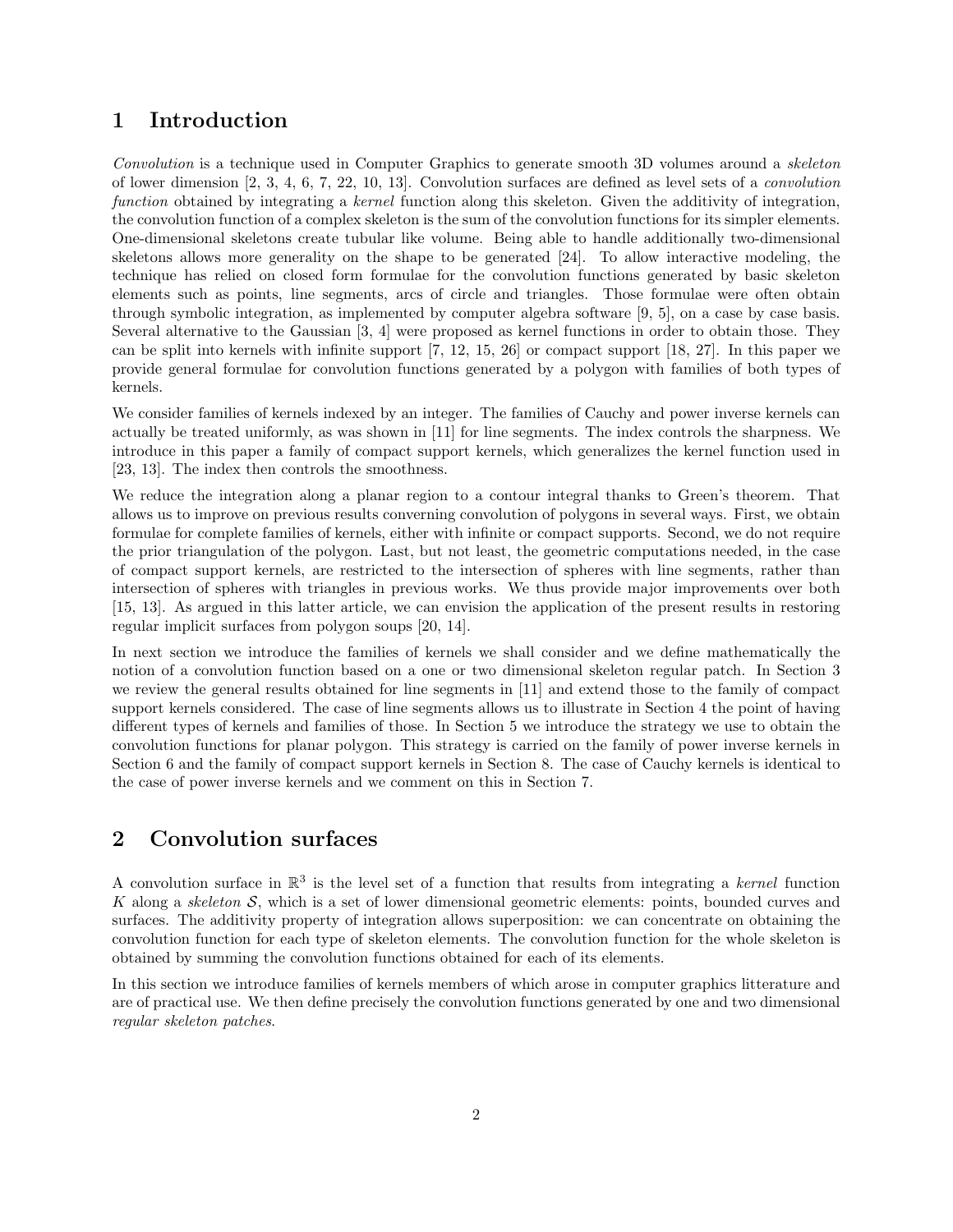#### 2.1 Kernels

The kernels in use in the literature are given by functions  $K : \mathbb{R}^+ \to \mathbb{R}^+$  that are at least continously differentiable. The argument is the distance between a point in space and a point on the skeleton. Those kernels are decreasing functions on  $\mathbb{R}^+$  and strictly decreasing when non zero:  $K(r) > 0 \Rightarrow K'(r) < 0$ .

The first convolution surfaces that appeared in computer graphics [3, 4] were based on the Gaussian kernel:  $r \mapsto e^{-s r^2}$  that depends on a parameter  $s > 0$ . The difficulty in evaluating the resulting convolutions prompted the introduction of kernels that provided closed form convolution functions on basic skeletal elements. [15, 23] promoted the Cauchy kernel  $r \mapsto \frac{1}{(1+s^2)^2}$  after [26] introduced the inverse function  $r \mapsto \frac{1}{r}$ . For faster convolution [7, 10] introduced the inverse cube kernel  $r \mapsto \frac{1}{r^3}$ . [12] also exhibited the benefit of using the quintic inverse  $r \mapsto \frac{1}{r^5}$ .

In this paper we study uniformly the convolution with Cauchy type and power inverse kernels which are the families indexed by  $i \in \mathbb{N} \setminus \{0\}$  given by

$$
\mathfrak{c}_s^i : r \mapsto \frac{1}{(1+s\,r^2)^{\frac{i}{2}}} \qquad \text{and} \qquad \mathfrak{p}^i : r \mapsto \frac{1}{r^i}.
$$

From an algebraic point of view there is little difference on the convolution function obtained. This can be seen from a qualitative persective by introducing the family of kernels

$$
\mathfrak{p}^i_s : r \mapsto \frac{1}{(\frac{1}{s} + r^2)^{\frac{i}{2}}}
$$

for which  $\mathfrak{p}^i$  is a limiting case, as s tends to  $\infty$ . We have  $\mathfrak{p}_s^i = s^{\frac{i}{2}} \mathfrak{c}_s^i$ . When  $r = 0$ ,  $\mathfrak{c}_s^i$  is always equal to 1 and  $\mathfrak{p}_s^i$  is equal to  $s^{\frac{i}{2}}$  while  $\mathfrak{p}^i = \mathfrak{p}_0^i$  is infinite.

Those kernels decrease relatively fast with distance but have an infinite support and can lead to unwanted bulges or blending. Kernels with compact support allow to avoid those as a given point on the skeleton has a finite radius R of influence.

Several piecewise polynomial functions were used in the litterature [18, 27, 23]. Their use necessitates to determine the geometry of the intersection of the skeleton with spheres. This is amenable for skeletons made of line segments or even arcs of circle. This is already more challenging in the presence of triangles in the skeleton. In [23, 13] the different configurations of the intersection of a triangle with a sphere are considered. Our strategy considerably simplifies the geometric computations as only the boundary of the polygon needs to be intersected with the spheres.

We consider the family of compact support kernels

$$
\mathfrak{k}_R^i : r \mapsto \left\{ \begin{array}{ll} \left(1 - \frac{r^2}{R^2}\right)^{\frac{i}{2}} & \text{if } r < R \\ 0 & \text{otherwise} \end{array} \right.
$$

.

To obtain convolution surfaces that are at least continuously differentiable we consider only those kernels for  $i \geq 3$ . For  $i < 3$ ,  $\mathfrak{k}_R^i$  is not differentiable at  $r = R$ . The case  $i = 4$  is actually the case considered in [23] and [13], with the claim that it is commonly used for modeling blobby objects in public domain ray-tracing programs (see [23, Section 2.7]). As we increase i though, we obtain smoother shapes.

#### 2.2 Regular skeleton patches

We assume that the *skeleton* can be partitioned into *regular patches* defined by regular curves or surfaces in  $\mathbb{R}^3$  parameterized by connected compact sets of  $\mathbb{R}$  or  $\mathbb{R}^2$  respectively. The convolution function for the skeleton is then obtained by summing the convolution functions for each of those patches.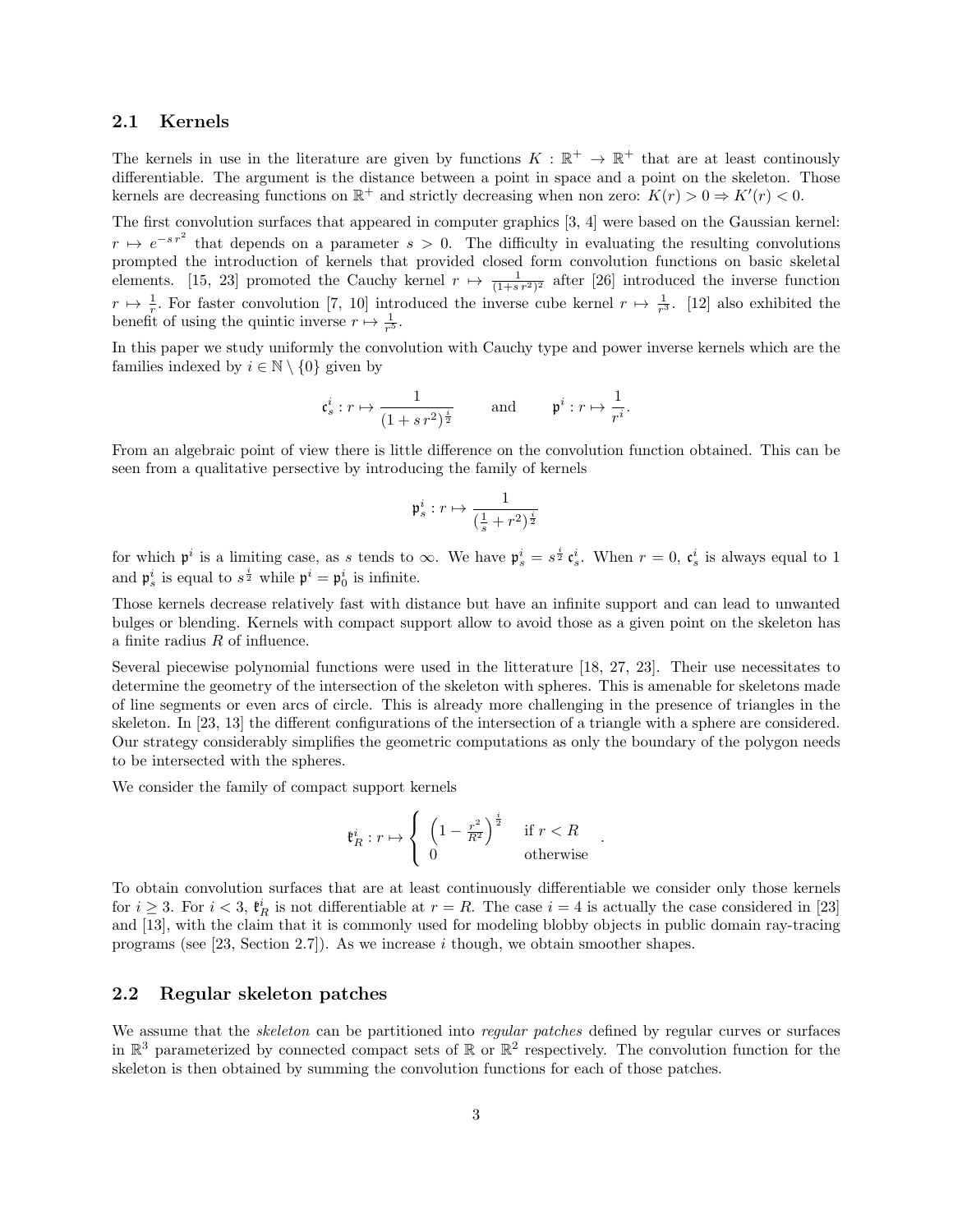

Figure 1: The graphs of the kernel functions  $\mathfrak{p}^i$ ,  $\mathfrak{p}_s^i$ ,  $\mathfrak{c}_s^i$  and  $\mathfrak{k}_R^i$ , varying *i*.

Consider first a parameterized regular curve  $\Gamma : [a, b] \subset \mathbb{R} \to \mathbb{R}^3$ . It is a regular curve if  $\Gamma$  is continuously differentiable and Γ' doesn't vanish: the infinitesimal arclength is  $|\Gamma'(t)| dt$ . The convolution function based on  $S = \Gamma([a, b])$  at a point  $P \in \mathbb{R}^3$  is then defined by

$$
\mathcal{C}_{\Gamma}^{K}(P) = \int_{a}^{b} K\left(|P\Gamma(t)|\right) |\Gamma'(t)| \mathrm{d}t.
$$

The integral is independent of the (regular) parametrisation of the curve used. For a uniform notation we note  $\Omega = [a, b]$  when considering that type of skeleton patch.

Consider now a surface parameterized by  $\Gamma : \Omega \subset \mathbb{R}^2 \to \mathbb{R}^n$ , where  $\Omega$  is a connected compact set. The infinitesimal area is given by [1, Section 6.4]:

$$
|\Gamma_u \times \Gamma_v| \, \mathrm{d}u \, \mathrm{d}v = \sqrt{\begin{array}{ccc} \Gamma_u \cdot \Gamma_u & \Gamma_u \cdot \Gamma_v \\ \Gamma_u \cdot \Gamma_v & \Gamma_v \cdot \Gamma_v \end{array}} \, \mathrm{d}u \, \mathrm{d}v.
$$

The parametrisation is regular if this quantity does not vanish in  $\Omega$ . Then the convolution function based on  $S = \Gamma(\Omega)$  at a point  $P \in \mathbb{R}^3$  is defined by

$$
\mathcal{C}_{\Gamma}^{K}(P) = \iint_{\Omega} K\left(|P\Gamma(u,v)|\right) |\Gamma_u \times \Gamma_v| \, \mathrm{d}u \, \mathrm{d}v.
$$

**Proposition 2.1** Consider a skeleton regular patch parameterized by  $\Gamma : \Omega \to \mathbb{R}^3$ . If for all  $q \in \Omega$ ,  $P \mapsto K(|P\Gamma(q)|)$  is k-time continuously differentiable in a domain  $[a_1, b_1] \times [a_2, b_2] \times [a_3, b_3]$  of  $\mathbb{R}^3$  then  $\mathcal{C}_{\Gamma}^K$ is k-time continuously differentiable on the interior of this domain.

This comes from the Leibniz integral rule (see for instance [8], [17]) and actually entails that we can commute derivation and the integral sign.

Convolution functions obtained from a Cauchy kernel  $\mathfrak{c}_s^i$  on a regular patch are therefore infinitely differentiable, while those obtained from a power inverse kernel  $p^i$  are infinitely differentiable outside of the patch Γ(Ω). On the other hand the convolution function obtained with the compact support kernel  $\mathfrak{k}_R^i$  is  $\lfloor \frac{i}{2} \rfloor - 1$ continuously differentiable only.

As the reverse image of a closed set by a k-continuously differentiable map,  $k \geq 1$ , the resulting convolution hyper-surfaces  $C_{\Gamma}^{K}(P) = \kappa$  are closed (in a topological sense) and smooth, provided  $\kappa$  is not a critical value of  $\mathcal{C}_{\Gamma}^{K}$ . It is the boundary of a smooth 3-dimensional manifold  $V_c$  defined by  $\mathcal{C}_{\Gamma}^{K}(P) \geq \kappa$ . Furthermore  $V_{\kappa}$ and  $V_{\kappa'}$  are diffeomorphic provided that there is no critical values in the interval  $[\kappa, \kappa']$  [16, Theorem 3.1].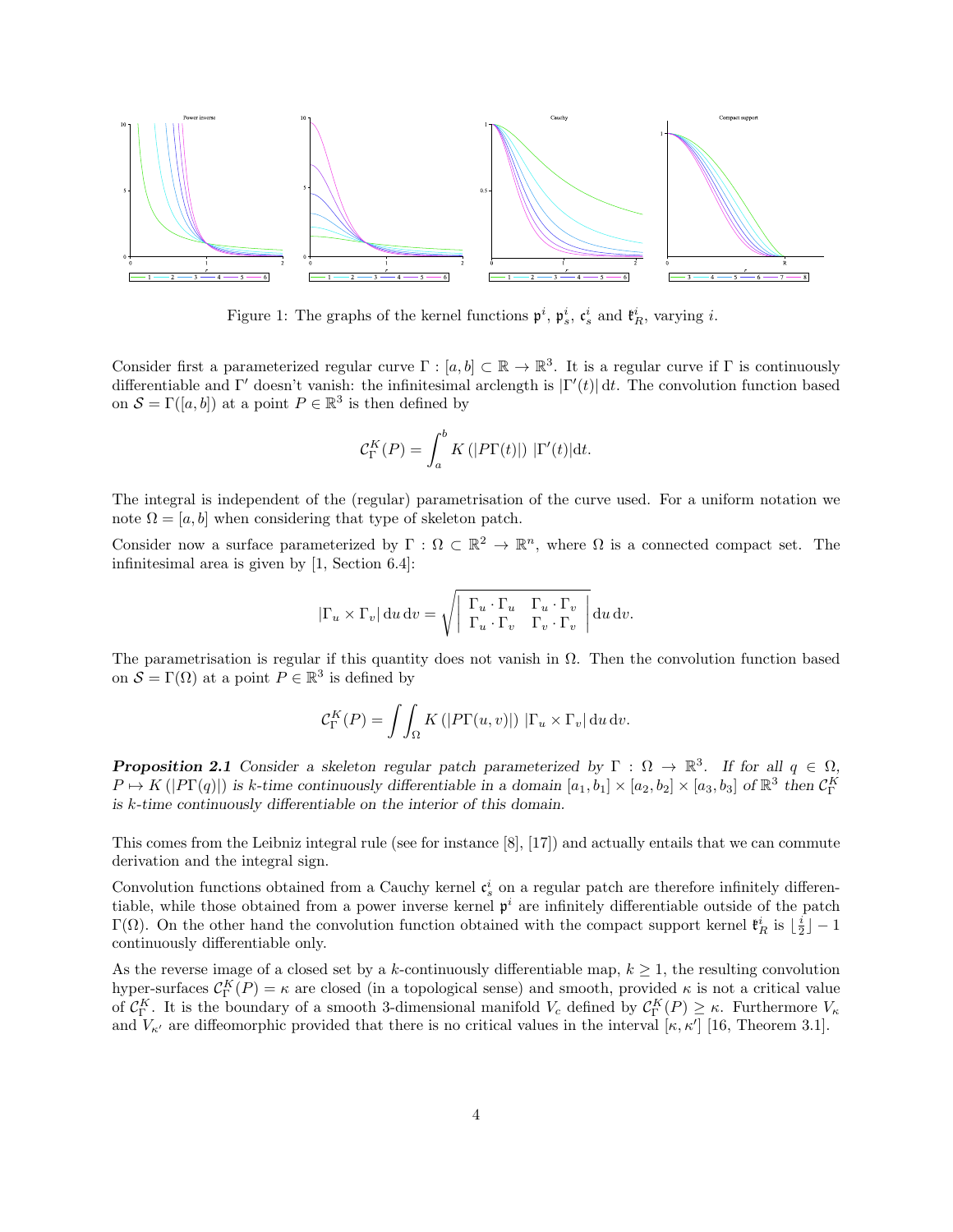## 3 Convolution of line segments

The geometrical properties of the convolution surfaces based on line segments were studied in [11]. General formulae for the convolution functions for the Cauchy and power inverse kernels were given there in a uniform manner. We briefly recall those results and extend them to the family of compact support kernels considered.

Let us mention that for any kernel function K the point of the convolution surface  $\mathcal{C}_{[AB]}^K(P) = c$  that is at a maximal distance from the line segment lies on the perpendicular bisector [11, Proposition 4.1]. This result can be used to adjust the level set to obtain a given thickness around the segment.

For power inverse and Cauchy kernels, this is a strict maximum. This can create some unwanted bulges and even blendings, as illustrated in Figure 5. For compact support kernels this maximum is flat for long enough line segments. One of the difficulty though with compact support kernels defined by piecewise polynomial functions is that for each point in space we need to determine the part of the skeleton that has a contribution to the convolution function at that point. In the case of skeletons made of line segments, we need to solve degree two equations. Yet, small changes in the skeleton then only have local impact. This can be taken advantage of in animation.

We can evaluate the convolution function based on a line segment with any power inverse, Cauchy or compact support kernels through a single recurrence.

#### 3.1 The fundamental integral and its recurrence formula

In [11] it was shown that the convolution function based on a line segment with either the Cauchy or the power inverse kernel boils down to evaluating the same integral:

$$
\mathfrak{I}_i(a,b,c) = \int_0^1 \frac{1}{(at^2 - 2bt + c)^{\frac{i}{2}}} dt
$$

with slightly different values for  $a, b$  and  $c$ . A good level of generality for its evaluation is obtained by using the recurrence formula bearing on this integral [19]:

$$
(i-2)(ca - b^2) \mathfrak{I}_i(a, b, c) + a(3-i) \mathfrak{I}_{i-2}(a, b, c) = \frac{(a-b)}{(a-2b+c)^{\frac{i-2}{2}}} + \frac{b}{c^{\frac{i-2}{2}}}.
$$
 (1)

We can observe that the recurrence is still valid for  $i \leq 0$ . This entails that the convolution functions generated by a line segment with the family of compact support kernels  $\mathfrak{k}_R^i$  can also be evaluated thanks to this recurrence. There is nonetheless a difference in the initialisation stage.

First, for the integral to be well defined we need to have  $(a, b, c)$  satify:

$$
\forall t \in [0, 1], \ a \, t^2 - 2 \, b \, t + c > 0 \text{ when } i > 0
$$

and

$$
\forall t \in [0, 1], \ a t^2 - 2 b t + c \ge 0 \text{ when } i \le 0.
$$

We distinguish the useful cases according to the discriminant. For the compact support kernel  $\mathfrak{k}_R^i$  we are in the case where  $b^2 - ac > 0$  while  $a < 0$ . Thus  $at^2 - 2bt + c \ge 0$ ,  $\forall t \in [0, 1]$ , iff  $-\sqrt{b^2 - ac} \le b \le a + \sqrt{b^2 - ac}$ . Then<sup>1</sup>

$$
\mathfrak{I}_1(a,b,c) = \frac{-1}{\sqrt{-a}} \left( \arctan\left(\frac{a-b}{\sqrt{-a}\sqrt{a-2b+c}}\right) + \arctan\left(\frac{b}{\sqrt{-a}\sqrt{c}}\right) \right).
$$

<sup>&</sup>lt;sup>1</sup>The formula in terms of arcsin analogous to the next one suffers a lack of differentiability.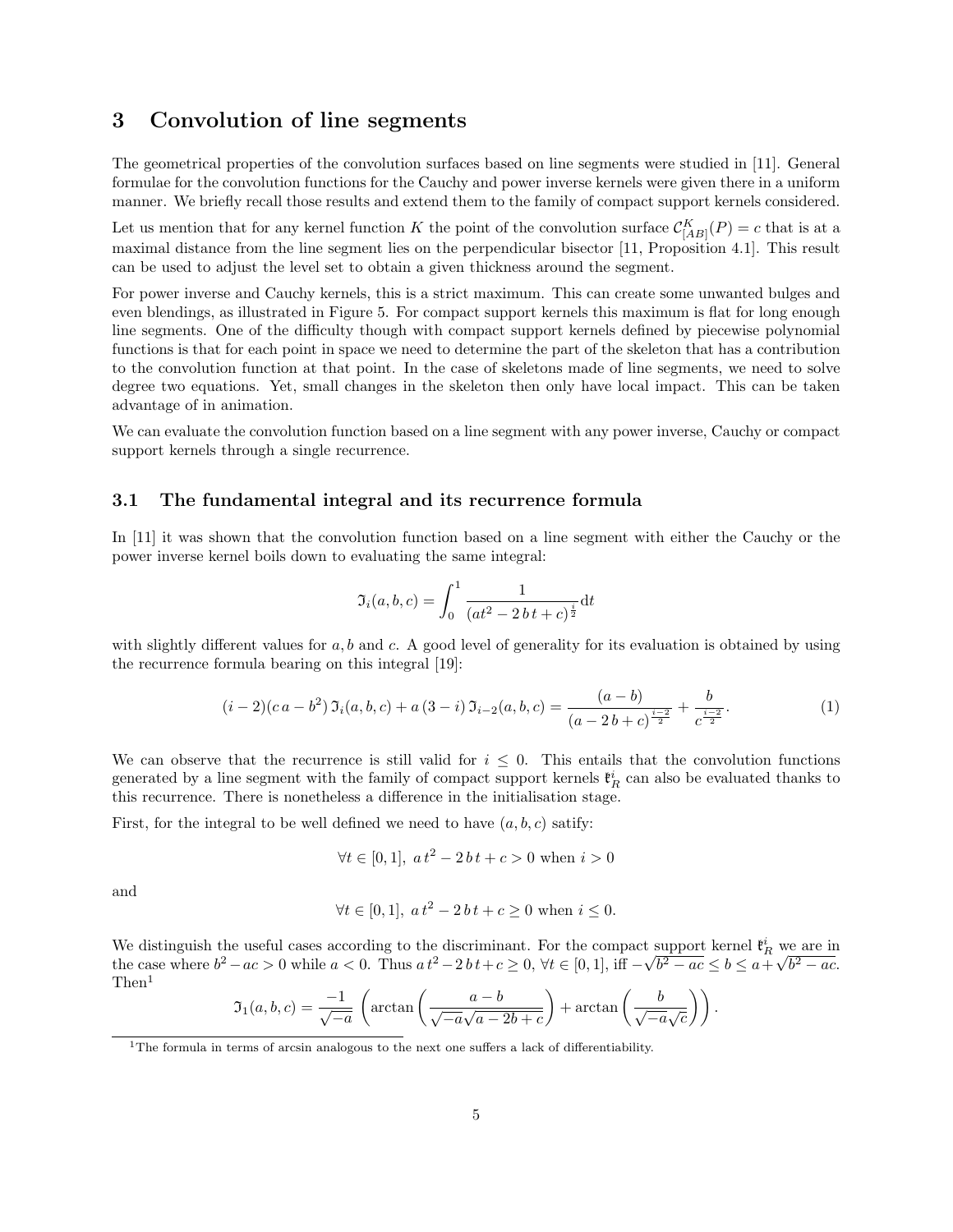In the case of Cauchy kernels we have  $b^2 - ac < 0$  and  $a > 0$ . Then  $a t^2 - 2 b t + c > 0$  for all  $t \in \mathbb{R}$  and

$$
\mathfrak{I}_1(a,b,c) = \frac{1}{\sqrt{a}} \left( \operatorname{arcsh}\left( \frac{a-b}{\sqrt{ac-b^2}} \right) + \operatorname{arcsh}\left( \frac{b}{\sqrt{ac-b^2}} \right) \right).
$$

For power inverse kernels  $a > 0$  but  $b^2 - ac \le 0$ . The case  $b^2 - ac = 0$  has a geometric meaning and is treated separately. For  $\frac{b}{a} \notin [0, 1]$ 

$$
\mathfrak{I}_i\left(a,b,\frac{b^2}{a}\right) = \begin{cases} \frac{1}{\sqrt{a}} \left| \ln\left(1-\frac{b}{a}\right) \right| & \text{for } i = 1\\ \frac{a^{\frac{i-2}{2}}}{1-i} \left(\frac{a-b}{|a-b|^i} + \frac{b}{|b|^i}\right) & \text{otherwise.} \end{cases}
$$

Note that from the recurrence equation we actually immediately see two simple cases. Substituting  $i = 2$  we verify that  $\mathfrak{I}_0(a, b, c) = 1$  while substituting  $i = 3$  we obtain:

$$
\mathfrak{I}_3(a, b, c) = \frac{1}{c a - b^2} \left( \frac{a - b}{\sqrt{a - 2b + c}} + \frac{b}{\sqrt{c}} \right).
$$

It follows that all the  $\mathfrak{I}_{2i+1}$ , for  $i \geq 1$ , involve only radical functions on top of arithmetic operations while  $\mathfrak{I}_{-2i}$ , for  $i \leq 0$ , are rational functions.

The only additional piece of information we need to cover all the cases arising in the convolution of line segments is:

$$
\mathfrak{I}_2(a,b,c) = \frac{1}{\sqrt{ac-b^2}} \left( \arctan\left(\frac{a-b}{\sqrt{ac-b^2}}\right) + \arctan\left(\frac{b}{\sqrt{ac-b^2}}\right) \right) \text{ when } b^2 - ac < 0.
$$

#### 3.2 Power inverse kernels

Two points  $A, B \in \mathbb{R}^3$  define the line segment [AB]. A regular parametrisation for this line segment is given by  $\Gamma : [0,1] \to \mathbb{R}^3$  with  $\Gamma(t) = A + (B - A)t$ . Therefore for a point  $P \in \mathbb{R}^3$  we have

$$
|P\Gamma(t)|^2 = |AB|^2 t^2 - 2\overrightarrow{AB} \cdot \overrightarrow{AP} t + |AP|^2
$$

The convolution function at a point  $P \in \mathbb{R}^3$  based on  $[AB]$  with the power inverse kernel  $\mathfrak{p}^i$  is thus given by

$$
\mathcal{C}^{\mathfrak{p}^i}_{[AB]}(P) = |AB| \, \mathfrak{I}_i \left( |AB|^2, \overrightarrow{AB} \cdot \overrightarrow{AP}, |AP|^2 \right).
$$

It is actually be practical to introduce the functions  $\mathcal{D}_{[A}^{\mathfrak{p}^i}$  $[\mathbb{A}_B]^{\mathfrak{p}^*} (P) = \mathfrak{I}_i(|AB|^2, \overrightarrow{AB} \cdot \overrightarrow{AP}, |AP|^2)$  as they naturally appear in the convolution of polygons as well.

For a geometric understanding of the quantities apearing in the evaluation of  $\mathcal{C}_{[A}^{\mathfrak{p}^i}$  $\prod_{[AB]}^{p}(P)$ , it is worth mentioning that, if  $a = |AB|^2$ ,  $b = \overrightarrow{AB} \cdot \overrightarrow{AP}$  and  $c = |AP|^2$  then  $a - 2b + c = |BP|^2$ ,  $a - b = \overrightarrow{BA} \cdot \overrightarrow{BP}$ , and  $ca - b^2 = |AB|^2 |HP|^2$ , where H is the projection of P on the line (AB). The case  $b^2 - ac = 0$  thus corresponds to  $P \in (AB)$ . When furthermore  $P \in [AB]$  we have  $\frac{b}{a} \in [0,1]$ . It follows that, for  $i > 1$ ,  $\mathcal{C}^\mathfrak{p}_{[2]}$  $\binom{\mu}{[AB]}(P)$  tends to infinity as P approaches  $[AB]$ . That ensures that the line segment  $[AB]$  is always included in the bounded volume  $\mathcal{C}_{\left[ A \right]}^{\mathfrak{p}^i}$  $_{[AB]}^{\mu}(P) \geq \kappa > 0.$ 

According to [11, Proposition 4.1] if we want to obtain a given thickness  $\tau$  for a segment of length l we need to take  $\kappa = l \mathfrak{I}_i \left( l^2, \frac{l^2}{2} \right)$  $\frac{l^2}{2}, \frac{l^2}{4} + \tau^2.$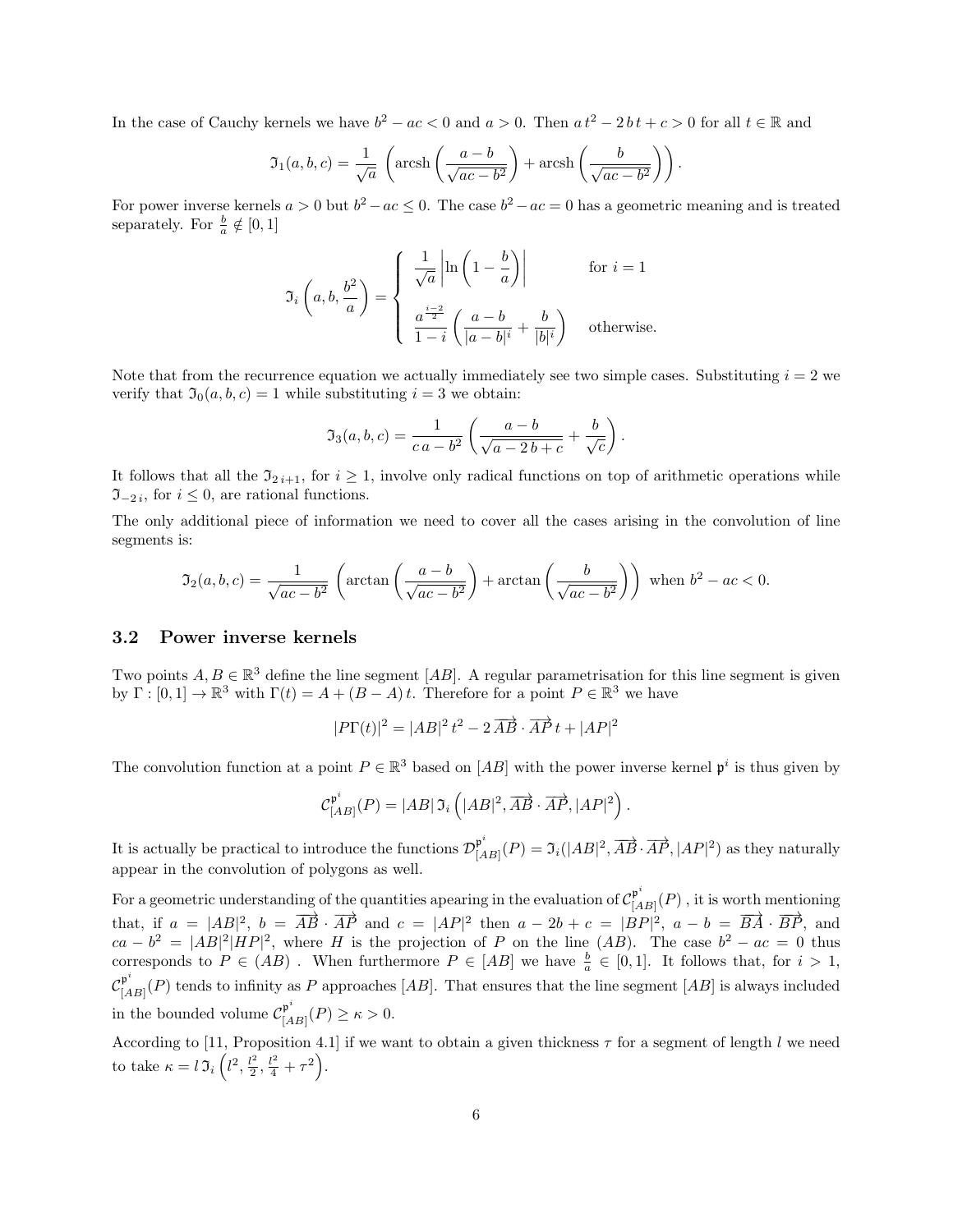#### 3.3 Cauchy kernels

It was shown in [11] that the algebraic treatment for the Cauchy kernel is exactly the same as for power inverse kernels. The convolution function at a point  $P \in \mathbb{R}^3$  based on the line segment  $[AB]$  with the Cauchy kernel  $\mathfrak{c}_s^i$  is given by the integral of Section 3.1:

$$
\mathcal{C}_{[AB]}^{\mathfrak{c}_s^i}(P) = |AB| \, \mathfrak{I}_i \left( s \, |AB|^2, s \, \overrightarrow{AB} \cdot \overrightarrow{AP}, 1 + s \, |AP|^2 \right).
$$

Here, the function  $\mathcal{C}_{[AB]}^{\mathfrak{c}_s^i}$  is well defined for all  $P \in \mathbb{R}^3$ . Yet it is a bounded function. Its maximum is reached at the mid point of  $\overline{AB}$ . That entails that the level sets of the convolution function need not include the whole line segment.

For a segment of length l, if we want to obtain a given thickness  $\tau$  we need to take the level set  $\kappa =$  $l\mathfrak{I}_i(s\,l^2,s\,\frac{l^2}{2}$  $\frac{d^2}{2}$ , 1 + s  $(\frac{l^2}{4} + \tau^2)$ ) [11, Proposition 4.1]. Yet, if  $l\mathfrak{I}_i(s l^2, 0, 1) \leq \kappa \leq l\mathfrak{I}_i(s l^2, s \frac{l^2}{2})$  $\frac{l^2}{2}$ , 1 + s ( $\frac{l^2}{4}$  $(\frac{1}{4}))$ , the convolution surface will intersect the line segment [AB]. As for  $\kappa > l \mathfrak{I}_i (s l^2, s \frac{l^2}{2})$  $\frac{l^2}{2}$ , 1 + s  $(\frac{l^2}{4})$  $(\frac{1}{4})$ ) the convolution surfaces is empty.

As before we introduce here the functions that arise in the convolution of polygons, namely:

$$
\mathcal{D}_{[AB]}^{\mathfrak{c}^i_s}(P)=\frac{1}{|AB|}\,\mathcal{C}_{[AB]}^{\mathfrak{c}^i_s}(P)=\mathfrak{I}_i\left(s\, |AB|^2,s\,\overrightarrow{AB}\cdot\overrightarrow{AP},1+s\, |AP|^2\right).
$$



Figure 2: Different level sets of the convolution function for a line segment with a cubic inverse power (left) and the classical Cauchy kernel (right).

#### 3.4 Compact support kernels

In the case of the compact support kernels  $\mathfrak{k}_R^i$ , with i even, there is no difficulty in integration since we deal with polynomials. To compute  $\mathcal{C}_{[AB]}^{t_R^i}$  at a point  $P \in \mathbb{R}^3$  we nonetheless need to determine  $A^P$  and  $B^P$  that are the end points of the intersection of the sphere centered at  $P$  of radius  $R$  with the line segment  $[AB]$ . We can take the convention  $A_P = B_P$  when this intersection is empty. Then:

$$
\mathcal{C}_{[AB]}^{\mathfrak{k}_R^i}(P) = |A_P B_P| \int_0^1 \left(1 - \frac{|P\Gamma(t)|^2}{R^2}\right)^{\frac{i}{2}} \mathrm{d}t
$$

where  $\Gamma(t) = A_P + (B_P - A_P)t$ . Thus

$$
\mathcal{C}_{[AB]}^{\mathfrak{k}_R^i}(P) = |A_P B_P| \mathfrak{I}_{-i} \left( -\frac{|A_P B_P|^2}{R^2}, -\frac{\overline{A_P P} \cdot \overline{A_P B_P}}{R^2}, 1 - \frac{|A_P P|^2}{R^2} \right)
$$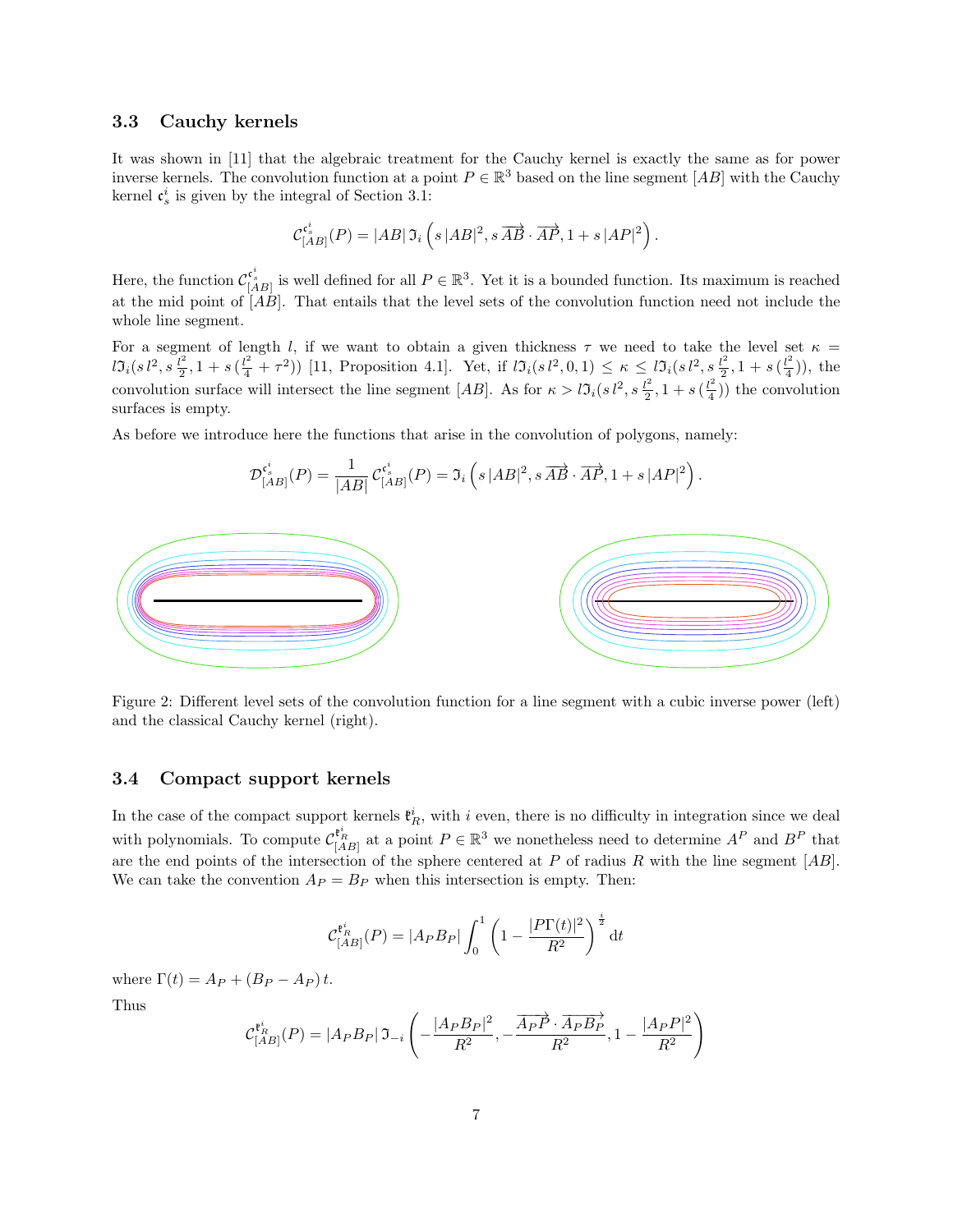As previously we shall introduce here the functions that arise in the convolution of polygons:

$$
\mathcal{D}_{[AB]}^{\mathfrak{k}_{R}^{i}}(P) = \begin{cases} 0 \text{ when } A_{P} = B_{P} \\ \frac{\mathcal{C}_{[AB]}^{\mathfrak{k}_{R}^{i}}(P)}{|A_{P}B_{P}|} = \mathfrak{I}_{-i} \left( -\frac{|A_{P}B_{P}|^{2}}{R^{2}}, -\frac{\overline{A_{P}P} \cdot \overline{A_{P}B_{P}}}{R^{2}}, 1 - \frac{|A_{P}P|^{2}}{R^{2}} \right) \text{ otherwise} \end{cases}
$$

For any line segment  $[AB]$  it is impossible to achieve a thickness greater or equal to R. If the line segment has a length greater than  $2\sqrt{R^2-\tau^2}$ , where  $\tau < R$  is the desired thickness, then the convolution surface contains a length greater than  $2\sqrt{R^2-\tau^2}$ , where  $\tau < R$  is the desired thickness, then the convolution surface a cylindrical section around its middle part. Indeed, the length of the intersection of the line segment with the spheres centered at the points on the perpendicular bisector at distance  $\tau$  remains constant as we move away from those parallely to the line segment. This is illustrated, and probaby clearer, in Figure 3 and compared to the results obtained with the power inverse kernels.



Figure 3: Convolution curves generated by a line segments of a prescribed thickness  $\tau$  for power inverse (left) and compact support (right) kernels with varying i. The line segment between the two diamonds belongs to the convolution curves. We draw the outline of the relevant arcs of circle of radius R centered at those points.

## 4 Why do we consider several families of kernels

For compact support kernels  $\mathfrak{k}_R^i$  the convolution surface smoothness increases with i, as this can be observed in Figure 3. With infinite support kernels the convolution surface is smooth almost everywhere. And yet we can achieve sharpness. For the power inverse kernels  $p^i$ , the convolution surface is sharper in the angles of the skeleton as i increases. This is illustrated in Figure 4.

When there is a critical value of level set, i.e. when the surface is no longer smooth, chances are that there is a change in the topology of the convolution surface [16]. This is illustrated in Figure 5 where there is a transition between bulging to blending as we lower the level set value.

What Figure 5 illustrates is that compact support kernels allow to eliminate the influence of skeleton elements that are at distance more than  $R$ . When the use of infinite support kernels can introduce unwanted bulges or even blending.

## 5 Convolution based on planar polygons

We consider a polygon  $\mathfrak Q$  the (ordered) vertices of which are  $Q^0, \ldots, Q^{q-1}$  ordered so that the boundary  $\partial\mathfrak{Q}$  of  $\mathfrak{Q}$  is a simple closed polygonal curve joining  $Q^0, \ldots, Q^{q-1}$  and then  $Q^0$ . The points  $Q^0, \ldots, Q^{q-1}$  are assumed to belong to a plane.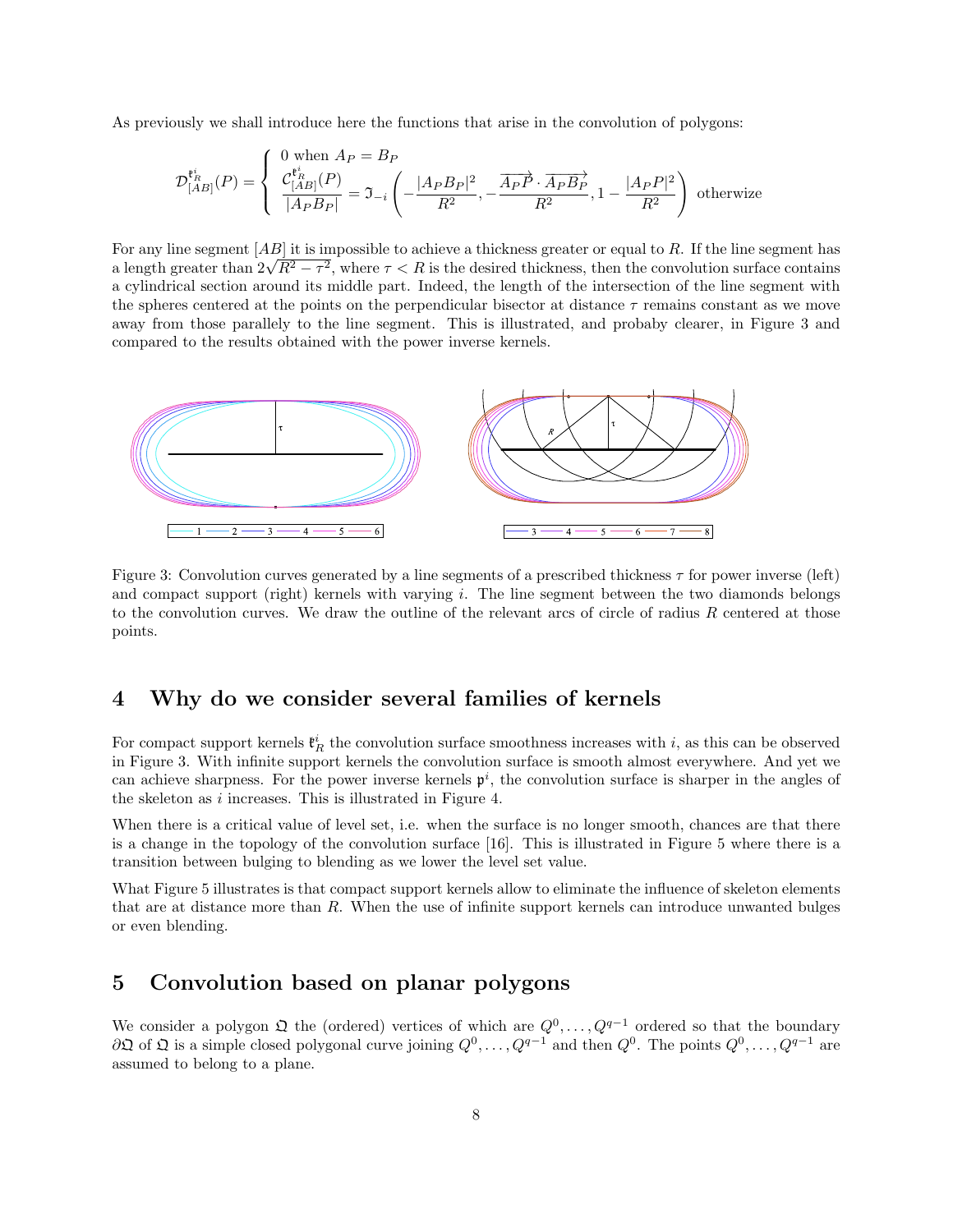

Figure 4: Convolution curves for a set of segments with power inverse kernel  $\mathfrak{p}^2$ ,  $\mathfrak{p}^3$ ,  $\mathfrak{p}^4$ . Sharpness increases from left to right.

We can define the unit normal to the polygon as:

$$
\overrightarrow{\mathbf{n}} = \frac{\overrightarrow{Q_0Q_1} \times \overrightarrow{Q_0Q_2}}{|\overrightarrow{Q_0Q_1} \times \overrightarrow{Q_0Q_2}|} = \frac{\overrightarrow{Q_mQ_{m+1}} \times \overrightarrow{Q_mQ_{m+2}}}{|\overrightarrow{Q_mQ_{m+1}} \times \overrightarrow{Q_mQ_{m+2}}|}
$$

where  $\times$  is the cross-product in  $\mathbb{R}^3$  and the indices are understood modulo q, that is  $q \equiv 0, q + 1 \equiv 1, \ldots$ Let  $\bar{P}$  be the projection of P on the plane of the polygon  $\Omega$ . The distance of P to the plane of the polygon is

$$
|P\overline{P}| = |\overrightarrow{PQ_0} \cdot \overrightarrow{\mathbf{n}}| = |\overrightarrow{PQ_m} \cdot \overrightarrow{\mathbf{n}}|.
$$

We shall prove that for a kernel function K, the convolution function based on the polygon  $\mathfrak{Q} = [Q^0, \ldots, Q^{q-1}]$ is given by

$$
\mathcal{C}_{\mathfrak{Q}}^{K}(P) = \sum_{m=0}^{q-1} (\overrightarrow{Q_mQ_{m+1}} \times \overrightarrow{Q_mP}) \cdot \overrightarrow{\mathbf{n}} \int_0^1 G^{K} (Q_m - P + t (Q_{m+1} - Q_m)) dt
$$

where  $G^K : \mathbb{R}^3 \to \mathbb{R}$  is a continuously differentiable function that is a solution of the partial differential equation

$$
u\frac{\partial G^K}{\partial u}(u,v,w) + v\frac{\partial G^K}{\partial v}(u,v,w) + 2\,G^K(u,v,w) = K\left(\sqrt{u^2 + v^2 + w^2}\,\right).
$$

We first show how the convolution function of a planar skeleton patch can be reduced the integral along its one dimensional boundary. We then examine this integral along line segments. The result is then obtained by considering the boundary of the polygon on as a union of line segments.

In order to establish the formulae we first choose a *positively oriented* orthonormal frame  $(\vec{u}, \vec{v}, \vec{n})$  for  $\mathbb{R}^3$ providing coordinates  $(u, v, w)$  such that the concerned polygon  $\mathfrak{Q}$  lies in the  $(u, v)$  plane.

#### 5.1 Planar skeleton patches

We consider here a 2-dimensional skeleton regular patch S given by a bounded region  $\Omega$  in the plane  $(O,(\vec{\mathbf{u}},\vec{\mathbf{v}}))$ . If  $(x, y, z)$  are the coordinates of  $P \in \mathbb{R}^3$  in the frame  $(\vec{\mathbf{u}},\vec{\mathbf{v}},\vec{\mathbf{n}})$ , the convolution function at  $P$  is defined by

$$
\mathcal{C}_{\mathcal{S}}^K(P) = \iint_{\Omega} K\left(\sqrt{(u-x)^2 + (v-y)^2 + z^2}\right) \, \mathrm{d}u \, \mathrm{d}v.
$$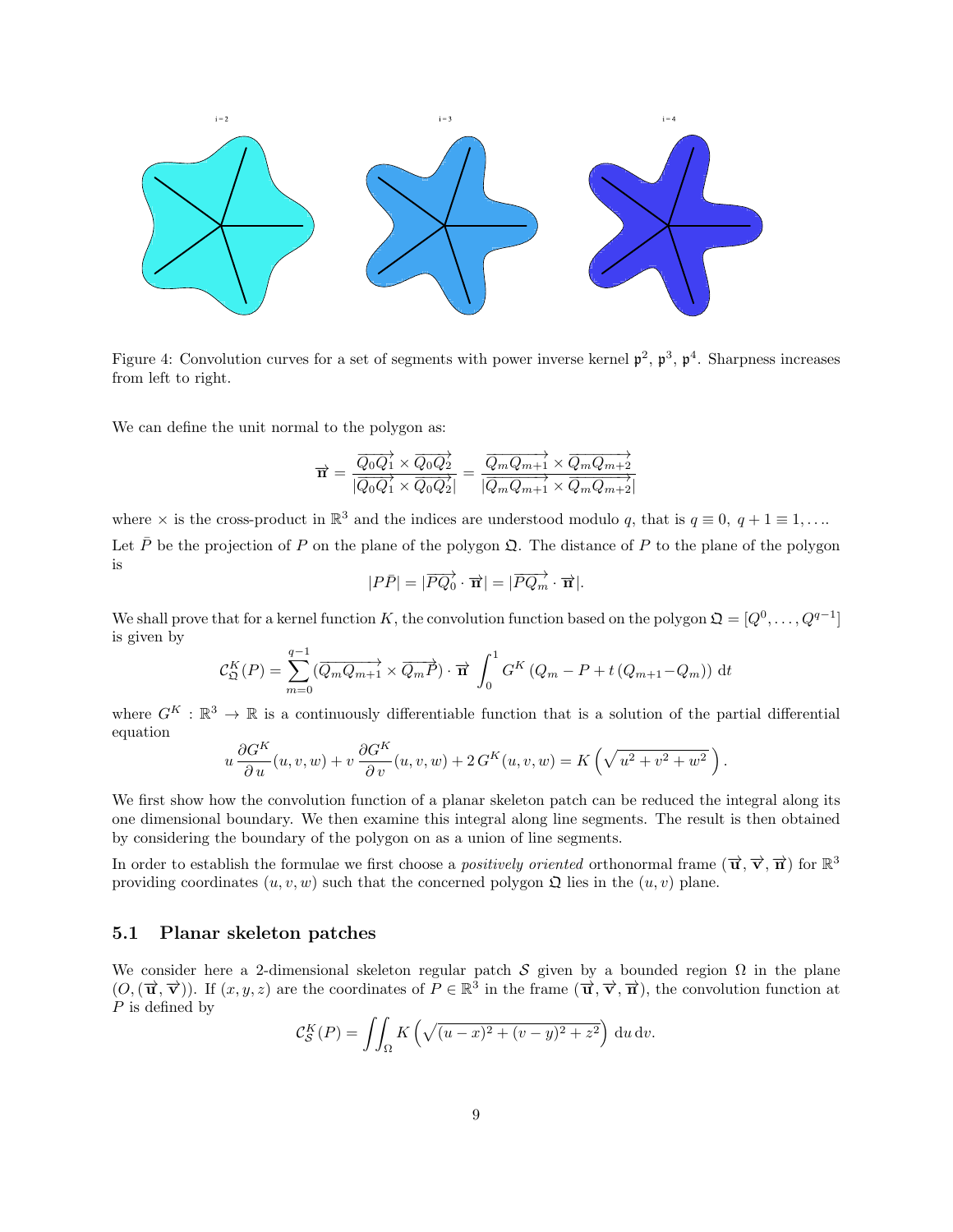

Figure 5: Convolution curves based on two parallel segments. The top line uses the cubic inverse kernel  $\mathfrak{p}^3$ and the bottom line a compact support kernel  $\mathfrak{k}_R^3$ . Columns correspond to an identical sought thickness. For the cubic inverse kernel, a bulge and then a blend appear between the line segments, while the convolution surfaces get only thicker with the compact support kernel.

Green's theorem states that an integral over a bounded domain of  $\mathbb{R}^2$  can be expressed as a contour integral along the boundary of this domain. More precisely let  $\Omega$  be the region in  $\mathbb{R}^2$  bounded by a piecewise smooth, simple closed curve  $\partial\Omega$ . Assume f and g are defined on an open region containing  $\Omega$  and have continuous partial derivatives there. Then

$$
\oint_{\partial\Omega} f(u,v) \, \mathrm{d}u + g(u,v) \, \mathrm{d}v = \iint_{\Omega} \left( \frac{\partial g}{\partial u} - \frac{\partial f}{\partial v} \right) \, \mathrm{d}u \wedge \mathrm{d}v
$$

with  $\partial\Omega$  positively oriented. We shall thus look for a continuously differentiable function  $G^K : \mathbb{R}^3 \setminus \{0\} \to \mathbb{R}$ , such that

$$
u\frac{\partial G^K}{\partial u}(u,v,z) + v\frac{\partial G^K}{\partial v}(u,v,z) + 2G^K(u,v,z) = K\left(\sqrt{u^2 + v^2 + z^2}\right).
$$

Then

$$
\mathcal{C}_{\mathcal{S}}^K(P) = \oint_{\partial\Omega} G^K(u - x, v - y, z) \left( (u - x) \mathrm{d}u + (v - y) \mathrm{d}v \right).
$$

Such a solution is provided by the homotopy operator [25, Section 5.2]:

$$
G^{K}(u, v, z) = \int_0^1 t K(\sqrt{t^2 (u^2 + v^2) + z^2}) dt.
$$

We shall provide an appropriate  $G<sup>K</sup>$  for the family of kernels with compact support and of power inverse kernels. The convolution functions for the Cauchy kernels are obtained likewise.

To obtain the convolution function  $\mathcal{C}^K$  we additionally need to determine the restriction of the 1-form  $((u-x)dv - (v-y)du)$  on the contour  $\partial\Omega$  defining the boundary of  $\Omega$ . In order to handle polygons, we treat the case of line segments.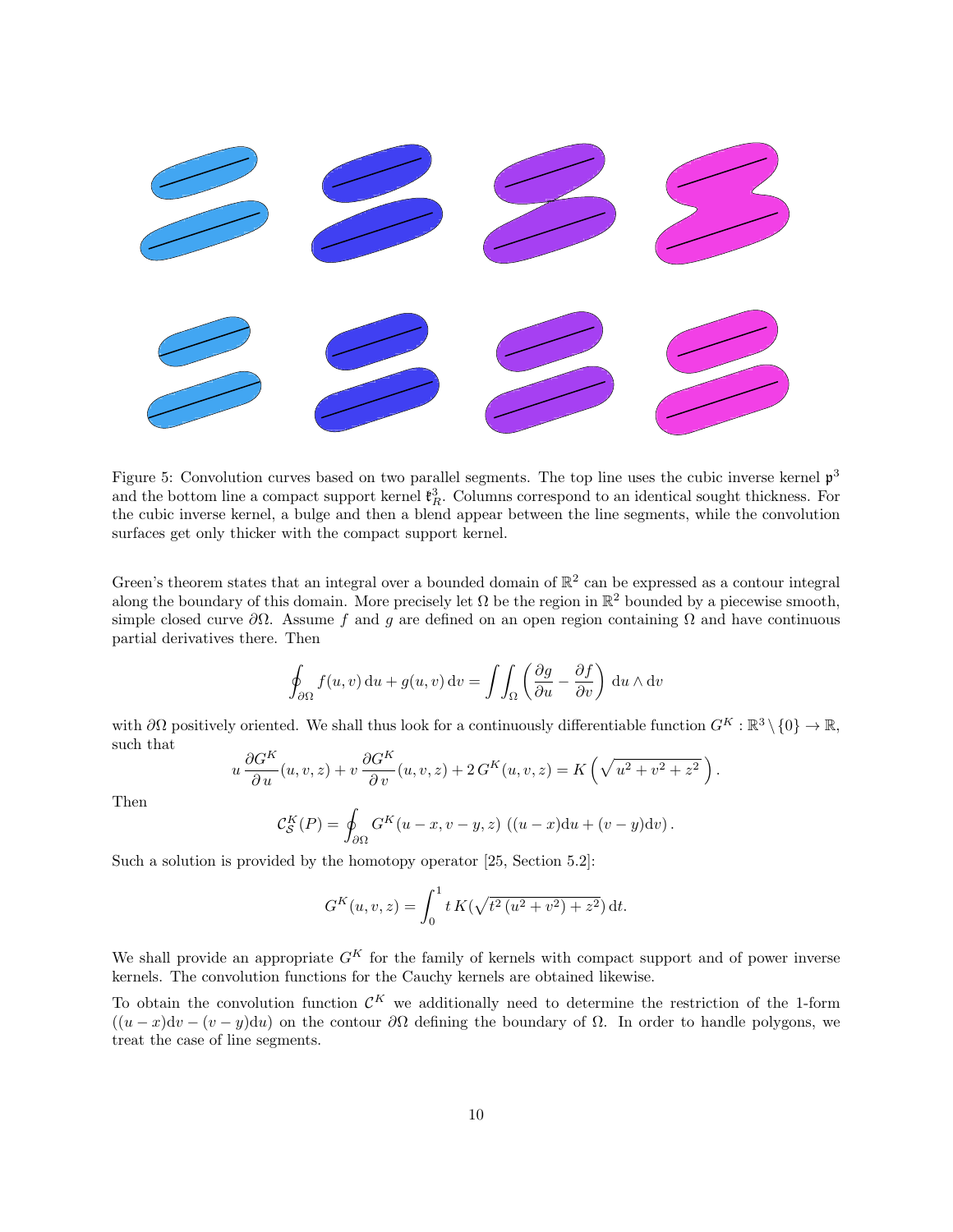#### 5.2 Integral along a line segment

Consider two points  $A = (a_1, a_2, 0)$  and  $B = (b_1, b_2, 0)$  in the  $(u, v)$ -plane. A parametrization for the segment  $[A, B]$  is given by  $\Gamma: t \mapsto A + (B-A)t$ , so that  $\Gamma^*u = a_1 + (b_1-a_1)t$  and  $\Gamma^*v = a_2 + (b_2-a_2)t$ . Therefore

$$
\Gamma^*((u-x)\,dv - (v-y)\,du) = ((b_1 - a_1)(y - a_2) - (b_2 - a_2)(x - a_1))\,dt
$$

and we observe that

$$
(b_1 - a_1)(x - a_2) - (b_2 - a_2)(y - a_1) = \begin{vmatrix} b_1 - a_1 & x - a_1 & 0 \\ b_2 - a_2 & y - a_2 & 0 \\ 0 & z & 1 \end{vmatrix} = \det(\overrightarrow{AB}, \overrightarrow{AP}, \overrightarrow{\pi}) = (\overrightarrow{AB} \times \overrightarrow{AP}) \cdot \overrightarrow{\pi}.
$$

If  $(x, y, z)$  are the coordinates of P in the frame  $(0, \overrightarrow{u}, \overrightarrow{v}, \overrightarrow{n})$  then

$$
\mathcal{C}_{\mathfrak{Q}}^K(P) = \iint_{\mathfrak{Q}} K\left(\sqrt{(u-x)^2 + (v-y)^2 + z^2}\right) \, \mathrm{d}u \, \mathrm{d}v \tag{2}
$$

$$
= \sum_{m=0}^{q-1} \int_{[Q_m Q_{m+1}]} G^K(u-x, v-y, z) \left( (u-x) \, dv - (v-y) \, du \right) \tag{3}
$$

$$
= \sum_{m=0}^{q-1} \left( \overrightarrow{Q_m Q_{m+1}} \times \overrightarrow{Q_m P} \right) \cdot \overrightarrow{\mathbf{n}} \int_0^1 G^K \left( Q_m - P + (Q_{m+1} - Q_m) t \right) dt \tag{4}
$$

## 6 Power inverse kernels

For even power inverse kernels, we shall express the convolution function based on a polygon  $\mathfrak{Q} = [Q_0, \ldots, Q_{q-1}]$ in terms of the convolution functions based on the line segments  $[Q_mQ_{m+1}]$  forming the boundary of the polygons:

$$
\mathcal{C}_{\mathfrak{Q}}^{\mathfrak{p}^{2i}}(P) = \frac{1}{2(i-1)} \sum_{m=0}^{q-1} \left( \overrightarrow{Q_m Q_{m+1}} \times \overrightarrow{Q_m P} \right) \cdot \overrightarrow{\mathbf{n}} \sum_{k=1}^{i-1} \left( \frac{1}{|P\overrightarrow{P}|^2} \right)^{(i-k)} \mathcal{D}_{[Q_m Q_{m+1}]}^{\mathfrak{p}^{2k}}(P)
$$

where  $\bar{P}$  is the projection of P on the plane of the polygon  $\Omega$  and  $\bar{\mathbf{n}}$  is a unit normal to this plane. As mentioned earlier we have  $|P\overline{P}| = |\overline{PQ_0} \cdot \overrightarrow{n}| = |\overline{PQ_m} \cdot \overrightarrow{n}|$ . Thus, besides  $\overrightarrow{n}$ , the resulting convolution function depends on

- $|Q_mQ_{m+1}|$  and  $(\overrightarrow{Q_mQ_{m+1}} \times \overrightarrow{Q_mP}) \cdot \overrightarrow{n}$  for  $0 \le m \le q$
- $|\overrightarrow{PQ_0} \cdot \overrightarrow{\mathbf{n}}|$  and  $\overrightarrow{Q_mQ_{m+1}} \cdot \overrightarrow{Q_mP}, |Q_mP|^2$  for  $0 \le m \le q$

through arithmetic operations,  $q$  squareroots and  $2q$  arctan functions.

The functions  $\mathcal{C}_{\mathfrak{Q}}^{\mathfrak{p}^{2i}}$  quite clearly satisfy a reccurrence formula and this recurrence formula holds for odd i as well. We can thus provide a closed form formula for  $\mathcal{C}_{\mathfrak{Q}}^{\mathfrak{p}^i}$ , for all  $i \neq 2$ .

### 6.1 Reduction to contour integral

We consider the family of power inverse kernels  $\mathfrak{p}^i : r \mapsto \frac{1}{r^i}$  and following Section 5.1 we look for a particular solution of the partial differential equation

$$
u\,\frac{\partial G^{\mathfrak{p}^i}}{\partial\,u} + v\,\frac{\partial G^{\mathfrak{p}^i}}{\partial\,v} + 2\,G^{\mathfrak{p}^i} = \frac{1}{\left(u^2 + v^2 + z^2\right)^{\frac{i}{2}}},
$$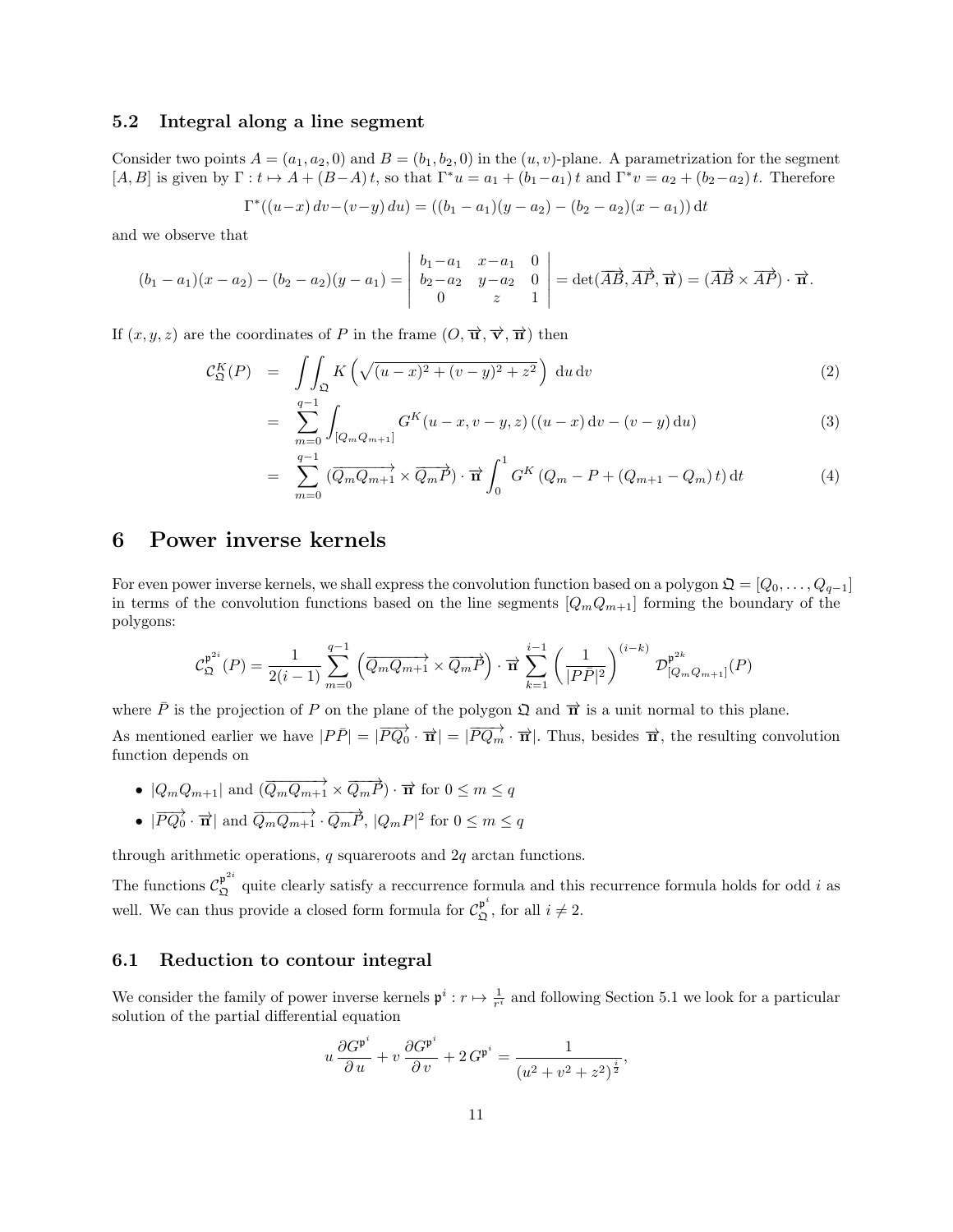that is differentiable in the domain of integration. As discussed in Section 5.1 we can choose

$$
G^{\mathfrak{p}^i}(u,v,z) = \int_0^1 \frac{t \, \mathrm{d}t}{\left( (u^2 + v^2)t^2 + z^2 \right)^{\frac{i}{2}}}.
$$

Using [19], and alternatively [11, Section 5], we obtain the following recurrence on  $G^{p^i}$ 

$$
i z2 G\mathfrak{p}^{i+2}(u, v, z) - (i - 2) G\mathfrak{p}^{i}(u, v, z) = \left(\frac{1}{u^{2} + v^{2} + z^{2}}\right)^{\frac{i}{2}}.
$$

In particular for  $i = 2$  the above relationships implies:

$$
G^{\mathfrak{p}^4}(u,v,z) = \frac{1}{u^2 + v^2 + z^2}
$$

We can be<br>sides find a closed form for  $G^{\mathfrak{p}^1}$ 

$$
G^{\mathfrak{p}^1}(u,v,z) = \frac{1}{2} \frac{1}{u^2 + v^2} \left( \sqrt{u^2 + v^2 + z^2} - \sqrt{z^2} \right) = \frac{1}{2} \frac{1}{\sqrt{u^2 + v^2 + z^2} + \sqrt{z^2}}.
$$

The recurrence formula above thus shows that the function  $G^{\mathfrak{p}^i}$ ,  $i \neq 2$ , are well defined and differentiable for  $(u, v, z) \neq (0, 0, 0)$ . We can actually give explicit formulae for those. For  $z \neq 0$ , we have

$$
G^{\mathfrak{p}^{i}}(u,v,z) = \begin{cases} \frac{1}{2} \frac{1}{u^{2}+v^{2}} \ln\left(\frac{u^{2}+v^{2}+z^{2}}{z^{2}}\right) & \text{when } i = 2\\ \frac{1}{2-i} \frac{1}{u^{2}+v^{2}} \left(\left(\frac{1}{u^{2}+v^{2}+z^{2}}\right)^{\frac{i}{2}-1} - \left(\frac{1}{z^{2}}\right)^{\frac{i}{2}-1}\right) & \text{otherwise} \end{cases}
$$

while for  $z = 0$ , but  $u^2 + v^2 \neq 0$ , we have

$$
G^{\mathfrak{p}^i}(u, v, 0) = \begin{cases} \frac{1}{2} \frac{1}{u^2 + v^2} \ln (u^2 + v^2) & \text{when } i = 2 \\ \frac{1}{2 - i} \left( \frac{1}{u^2 + v^2} \right)^{\frac{i}{2}} & \text{otherwise.} \end{cases}
$$

## 6.2 Convolution of Polygons

Let us resume with the coordinate set up of Section 5. Let P be the point of  $\mathbb{R}^3$  with coordinate  $(x, y, z)$ . The coordinates of  $\overline{P}$ , the projection of P on the  $(O, \overrightarrow{u}, \overrightarrow{v})$  plane, are  $(x, y, 0)$ . Then consider Q to be the point of  $(O, \vec{u}, \vec{v})$  with coordinates  $(u, v, 0)$ . Then  $z^2 = |P\bar{P}|^2$  and  $(u-x)^2 + (v-y)^2 + z^2 = |PQ|^2$  so that for the function  $G^{p^i}$  introduced in the previous paragraph satisfies:

$$
i\,|P\bar{P}|^2\,G^{\mathfrak{p}^{i+2}}(u-x,v-y,z)-(i-2)\,G^{\mathfrak{p}^{i}}(u-x,v-y,z)=\left(\frac{1}{|PQ|^2}\right)^{\frac{i}{2}}.
$$

Thus according to Section 5, when  $P \neq \overline{P}$ 

$$
\mathcal{C}_{\mathfrak{Q}}^{\mathfrak{p}^{i+2}}(P) = \frac{i-2}{i|P\bar{P}|^2}\mathcal{C}_{\mathfrak{Q}}^{\mathfrak{p}^i}(P) + \frac{1}{i|P\bar{P}|^2}\sum_{m=0}^{q-1}(\overrightarrow{Q_mQ_{m+1}} \times \overrightarrow{Q_mP}) \cdot \overrightarrow{\mathbf{n}} \mathcal{D}_{[Q_mQ_{m+1}]}^{\mathfrak{p}^i}(P)),
$$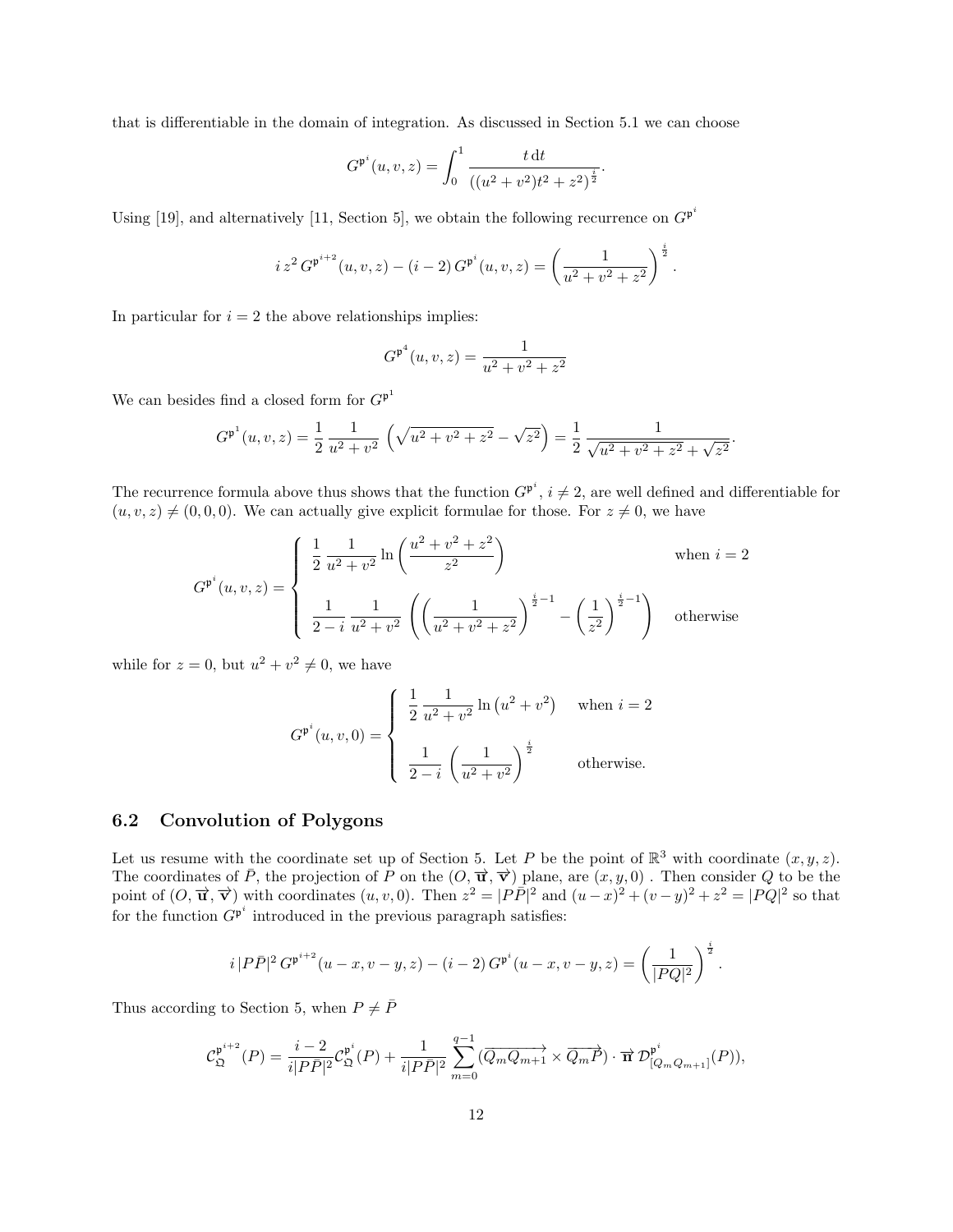where the function  $\mathcal{D}_{[AB]}^{\mathfrak{p}^i}$  was introduced in 3.2 as the convolution function for the line segment  $[AB]$  up to multiplication by its length.

We read from this recurrence relationship, by susbtituting  $i = 2$ , that

$$
\mathcal{C}_{\mathfrak{Q}}^{\mathfrak{p}^4}(P) = \frac{1}{2|P\overline{P}|^2} \sum_{m=0}^{q-1} (\overrightarrow{Q_mQ_{m+1}} \times \overrightarrow{Q_mP}) \cdot \overrightarrow{\mathbf{n}} \mathcal{D}_{[Q_mQ_{m+1}]}^{\mathfrak{p}^2}(P).
$$

Besides we can compute that  $\mathcal{C}_{\mathfrak{Q}}^{\mathfrak{p}^3}(P)$ . For that we introduce, for  $a > 0, ac - b^2 > 0$ , and  $d > c$  the integral

$$
\mathfrak{J}(a,b,c,d) = \int_0^1 \frac{1}{\sqrt{at^2 - 2bt + d(at^2 - 2bt + c)}} = \frac{1}{\sqrt{d - c}\sqrt{ac - b^2}} \left[ \arctan\left(\frac{\sqrt{d - c}}{\sqrt{ac - b^2}} \frac{at - b}{\sqrt{at^2 - 2bt + d}}\right) \right]_0^1.
$$

Since

$$
G^{\mathfrak{p}^3}(u-x,v-y,z) = \frac{1}{|\bar{P}Q|^2} \left( \frac{1}{|P\bar{P}|} - \frac{1}{|PQ|} \right)
$$

then

$$
\mathcal{C}_{\mathfrak{Q}}^{\mathfrak{p}^3}(P) = \sum_{m=0}^q (\overrightarrow{Q_mQ_{m+1}} \times \overrightarrow{Q_mP}) \cdot \overrightarrow{\mathbf{n}} \left( \frac{1}{|P\bar{P}|} \mathcal{D}_{[Q_mQ_{m+1}]}^{\mathfrak{p}^2}(\bar{P}) - \mathfrak{J}\left(|Q_mQ_{m+1}|^2, \overrightarrow{Q_mQ_{m+1}} \cdot \overrightarrow{Q_mP}, |Q_m\bar{P}|^2, |Q_mP|^2\right) \right).
$$

We are thus able to give a closed form expression for  $\mathcal{C}_{\mathfrak{Q}}^{\mathfrak{p}^i}$  for all  $i \neq 2$ .

## 6.3 Case of even powers

In the above section we provided a recursive way of obtaining the convolution functions based on a polygon for all power inverse kernels. The case of even power inverse kernels has a nice expression in terms of convolution of line segments solely that we can obtain as follows.

We saw that for  $i > 1$ 

$$
G^{\mathfrak{p}^{2i}}(u,v,z) = \frac{1}{2(1-i)} \frac{1}{u^2 + v^2} \left( \left( \frac{1}{u^2 + v^2 + z^2} \right)^{i-1} - \left( \frac{1}{z^2} \right)^{i-1} \right)
$$

and this can be written as

$$
G^{\mathfrak{p}^{2i}}(u,v,z) = \frac{1}{2(i-1)} \sum_{k=1}^{i-1} \left(\frac{1}{z^2}\right)^{i-k} \left(\frac{1}{u^2+v^2+z^2}\right)^k
$$

thanks to the simple factorisation rule  $\left( \frac{1}{n} \right)$ a  $\setminus^{i-1}$ −  $\sqrt{1}$ b  $\bigg)^{i-1} = \bigg( \frac{1}{-} \bigg)$  $\frac{-}{a}$  – 1 b  $\sum_{i=1}^{i-1}$  $k=1$  $\sqrt{1}$ a  $\lambda^{k-1}/1$ b  $\bigwedge^{i-k-1}$  $=(b-a)\sum$ i−1  $k=1$  $\sqrt{1}$ a  $\bigwedge^k$  (1 b  $\bigg)^{i-k}$ .

For  $z \neq 0$ , i.e.  $P \neq \overline{P}$ , we thus have

$$
G^{\mathfrak{p}^{2i}}(u-x,v-y,z) = \frac{1}{2(1-i)} \sum_{k=1}^{i-1} \left(\frac{1}{|P\bar{P}|^2}\right)^{(i-k)} \left(\frac{1}{|PQ|^2}\right)^k
$$

while when  $P = \bar{P}$  we have

$$
G^{\mathfrak{p}^{2i}}(u-x,v-y,0) = \frac{1}{2(1-i)} \left(\frac{1}{|PQ|^2}\right)^i.
$$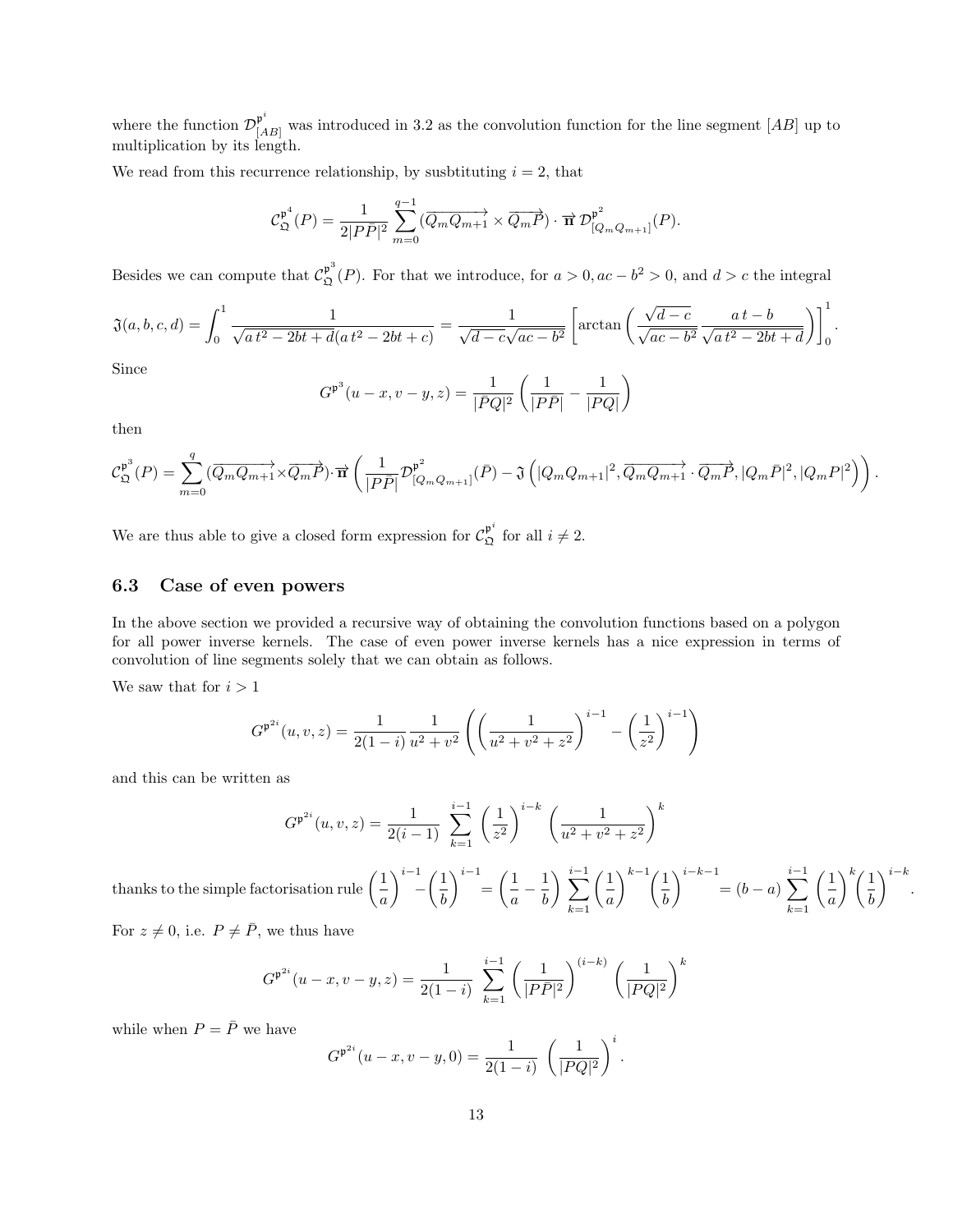Thus, according to Section 5 and 3.2 we have

$$
\mathcal{C}_{\mathfrak{Q}}^{\mathfrak{p}^{2i}}(P) = \begin{cases} \frac{1}{2(1-i)} \sum_{m=0}^{q-1} \left( \overrightarrow{Q_m Q_{m+1}} \times \overrightarrow{Q_m P} \right) \cdot \overrightarrow{\mathbf{n}} \sum_{k=1}^{i-1} \left( \frac{1}{|P\overrightarrow{P}|^2} \right)^{(i-k)} \mathcal{D}_{[Q_m Q_{m+1}]}^{\mathfrak{p}^{2k}}(P) & \text{when } P \neq \overrightarrow{P} \\\\ \frac{1}{2(1-i)} \left( \overrightarrow{Q_m Q_{m+1}} \times \overrightarrow{Q_m P} \right) \cdot \overrightarrow{\mathbf{n}} \ \mathcal{D}_{[Q_m Q_{m+1}]}^{\mathfrak{p}^{2i}}(P) & \text{when } P = \overrightarrow{P} \notin \mathfrak{Q}. \end{cases}
$$

We have thus expressed convolution functions based on the polygon  $\mathfrak Q$  in terms of convolution functions based on the line segments forming the boundary of the polygons.

## 6.4 Illustration

For the kernel  $\mathfrak{p}^4 : r \mapsto \frac{1}{r^4}$  the convolution function for a polygon  $\mathfrak{Q} = [Q_0, \ldots, Q_{q-1}]$  is the simplest:

$$
\mathcal{C}_{\mathfrak{Q}}^{\mathfrak{p}^4}(P) = \frac{1}{2} \sum_{m=0}^{q-1} \frac{1}{|P\bar{P}|^2} \left( \overrightarrow{Q_mP} \wedge \overrightarrow{Q_mQ_{m+1}} \right) \cdot \overrightarrow{\mathbf{n}} \ \mathcal{D}_{[Q_mQ_{m+1}]}^{\mathfrak{p}^2}(P)
$$

and recall that

$$
\mathcal{D}_{[AB]}^{\mathfrak{p}^2}(P) = \frac{1}{\sqrt{ac - b^2}} \left( \arctan\left(\frac{a - b}{\sqrt{ac - b^2}}\right) + \arctan\left(\frac{b}{\sqrt{ac - b^2}}\right) \right).
$$

where

$$
a = |AB|^2
$$
,  $b = \overrightarrow{AB} \cdot \overrightarrow{AP}$ ,  $c = |AP|^2$ .

The resulting convolution surface is shown for a regular pentagon and a non convex polygon in Figure 6 and  $\,7\,$  .



Figure 6: Pentagon and convolution surface generated with the  $p<sup>4</sup>$  kernel.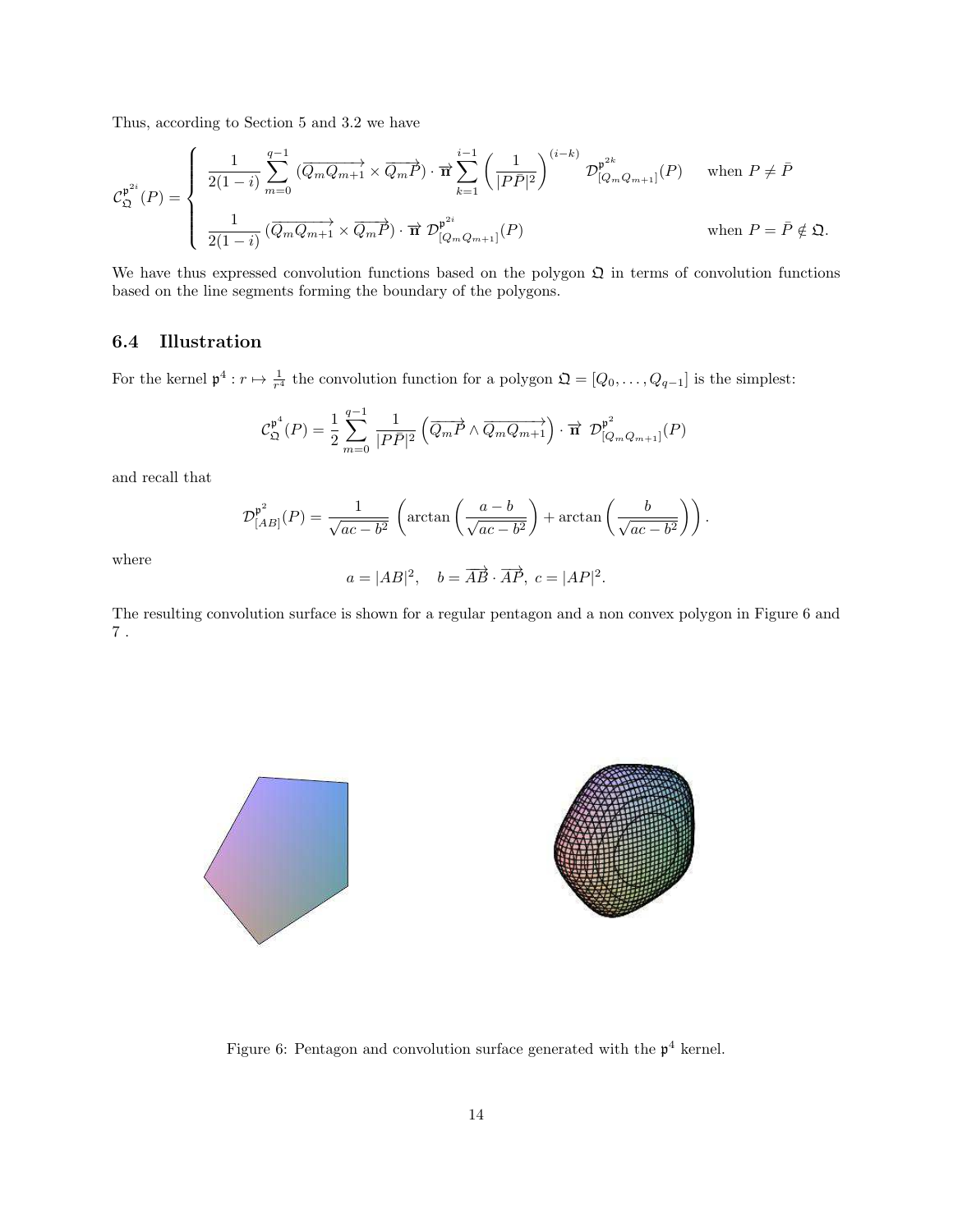



Figure 7: Non-convex polygon and convolution surface generated with the  $p<sup>4</sup>$  kernel.

## 7 Cauchy kernels

The formulae and recurrence for the convolution functions based on the polygon  $\mathfrak{Q} = [Q_0, \ldots, Q_{q-1}]$  with Cauchy kernels can be obtained just as above. In particular, for the subfamily of kernels  $\mathfrak{c}_s^{2i}$  with  $i > 1$  we have:

$$
\mathcal{C}_{\mathfrak{Q}}^{\mathfrak{c}_s^{2i}}(P) = \frac{1}{2(i-1)} \sum_{m=0}^{q-1} \left( \overrightarrow{Q_m Q_{m+1}} \times \overrightarrow{Q_m P} \right) \cdot \overrightarrow{\mathbf{n}} \sum_{k=1}^{i-1} \left( \frac{1}{1 + s|P\overrightarrow{P}|^2} \right)^{(i-k)} \mathcal{D}_{[Q_m Q_{m+1}]}^{\mathfrak{c}_s^{2k}}(P)
$$

where  $\bar{P}$  is the projection of P on the plane of the polygon  $\Omega$  and  $\vec{\mathbf{n}}$  is a unit normal to this plane. So in particular, for the original Cauchy kernel [15], we have

$$
\mathcal{C}_{\mathfrak{Q}}^{\mathfrak{c}_s^4}(P) = \frac{1}{2\,\left(1 + s|P\bar{P}|^2\right)}\,\sum_{m=0}^{q-1} \left(\overrightarrow{Q_mQ_{m+1}}\times\overrightarrow{Q_mP}\right)\cdot\overrightarrow{\mathbf{n}}\,\,\mathcal{D}^{\mathfrak{c}_s^2}_{[Q_mQ_{m+1}]}(P).
$$

This actually explains and generalizes the remark made by Sherstyuk [21, Section 2.4.4] about triangles: the convolution function is a sum of three step-functions, one for each edge of the triangle. This is illustrated for the equilateral triangle  $\mathfrak{Q} = [(2,0,0), (-1,\sqrt{3},0), (-1,-\sqrt{3},0)]$  in Figure 8 where one of the so-called step function is drawn.

## 8 Compact support kernels

We apply the strategy described in Section 5 to the case of compact kernels. The gain here is even bigger than for infinite support kernels. For infinite support kernels we had avoided the triangulation, that actually leads to redundant computation, as was illustrated in Section 7. Here we gain by avoiding the computation of the geometry of the intersection of a sphere with the polygon (triangle) for the evaluation of the convolution function at a given point. We only need to compute the intersection of a sphere with line segments, which is well worked out.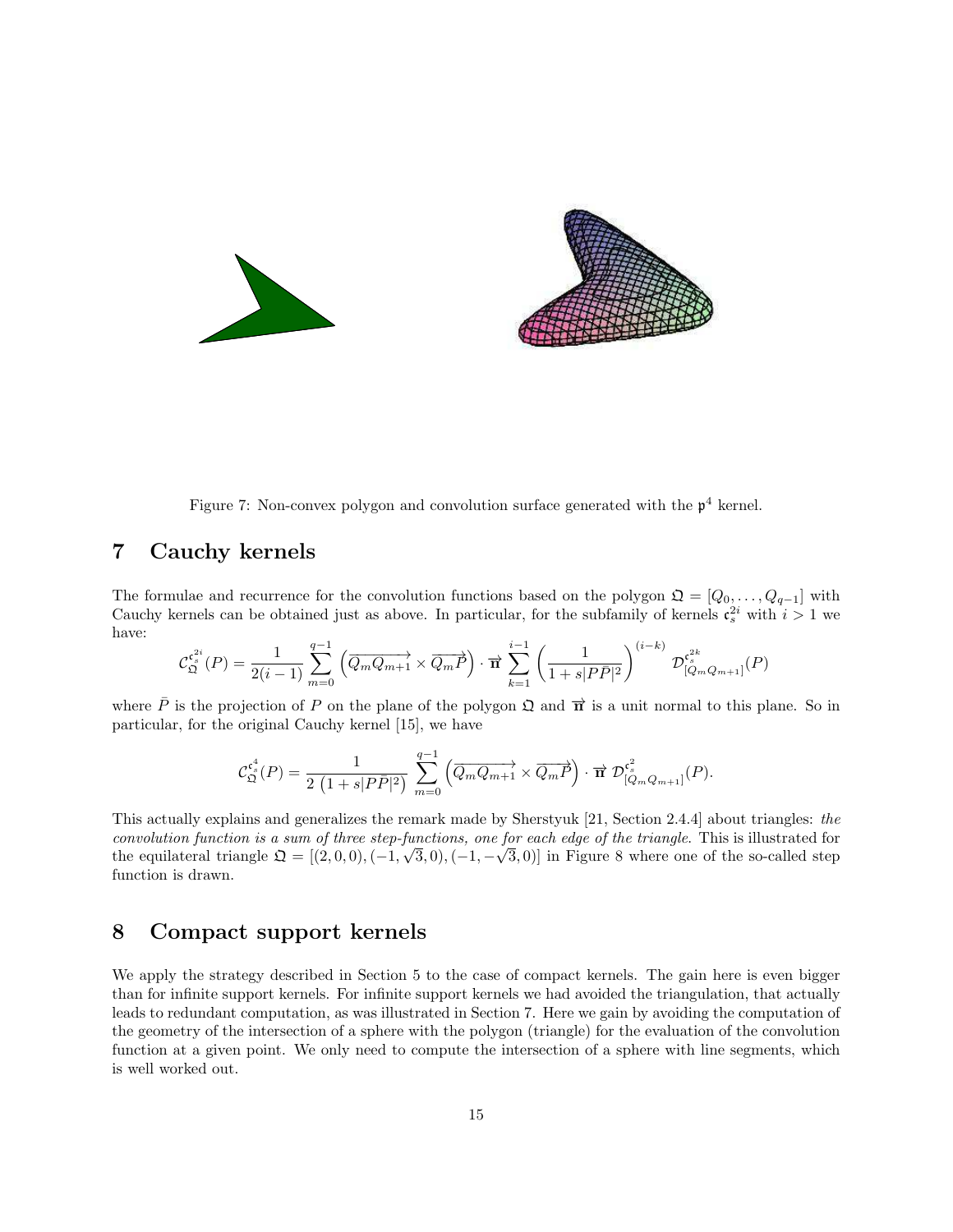

Figure 8: An equilateral triangle (left), the graph of the convolution function above it (middle) and the step-function like contribution of a side of the triangle to it (right).

As in Section 6 we can obtain a recurrence formulae for the whole family of compact support kernels we introduced. We nonetheless feel that the family of even power, that are piecewise polynomial kernels, is suficient for practical purposes. Those are furthermore easier to establish.

#### 8.1 Reduction to contour integral

We consider the family of kernels

$$
\mathfrak{k}_R^i: r \mapsto \left\{ \begin{array}{ll} \left(1 - \frac{r^2}{R^2}\right)^{\frac{i}{2}} & \text{if } r < R\\ 0 & \text{otherwise} \end{array} \right.
$$

for  $i \geq 3$ . Following Section 5.1 we look for a particular solution of the partial differential equation

$$
u \frac{\partial G^{\mathfrak{k}_R^i}}{\partial u} + v \frac{\partial G^{\mathfrak{k}_R^i}}{\partial v} + 2 G^{\mathfrak{k}_R^i} = \begin{cases} \left(1 - \frac{u^2 + v^2 + z^2}{R^2}\right)^{\frac{i}{2}} & \text{for } u^2 + v^2 + z^2 \le R^2\\ 0 & \text{for } u^2 + v^2 + z^2 \ge R^2 \end{cases}
$$

that is continuously differentiable. Applying the homotopy operator of Section 5.1 we obtain:

$$
G^{\mathfrak{k}_{R}^{i}}(u,v,z) = \begin{cases} \frac{1}{(2+i)} \frac{R^{2}}{u^{2}+v^{2}} \left( \left(1 - \frac{z^{2}}{R^{2}}\right)^{\frac{i}{2}+1} - \left(1 - \frac{u^{2}+v^{2}+z^{2}}{R^{2}}\right)^{\frac{i}{2}+1} \right) & \text{when } u^{2}+v^{2}+z^{2} \leq R^{2} \\ & \\ \frac{R^{2}}{(2+i)} \frac{\left(1 - \frac{z^{2}}{R^{2}}\right)^{\frac{i}{2}+1}}{u^{2}+v^{2}} & \text{when } u^{2}+v^{2} \geq R^{2}-z^{2} > 0 \\ 0 & \text{when } z^{2} \geq R^{2} \end{cases}
$$

For even i and thanks to the simple factorisation rule  $a^{i+1} - b^{i+1} = (a - b) \sum_{k=0}^{i} a^{i-k} b^k$ , the latter can be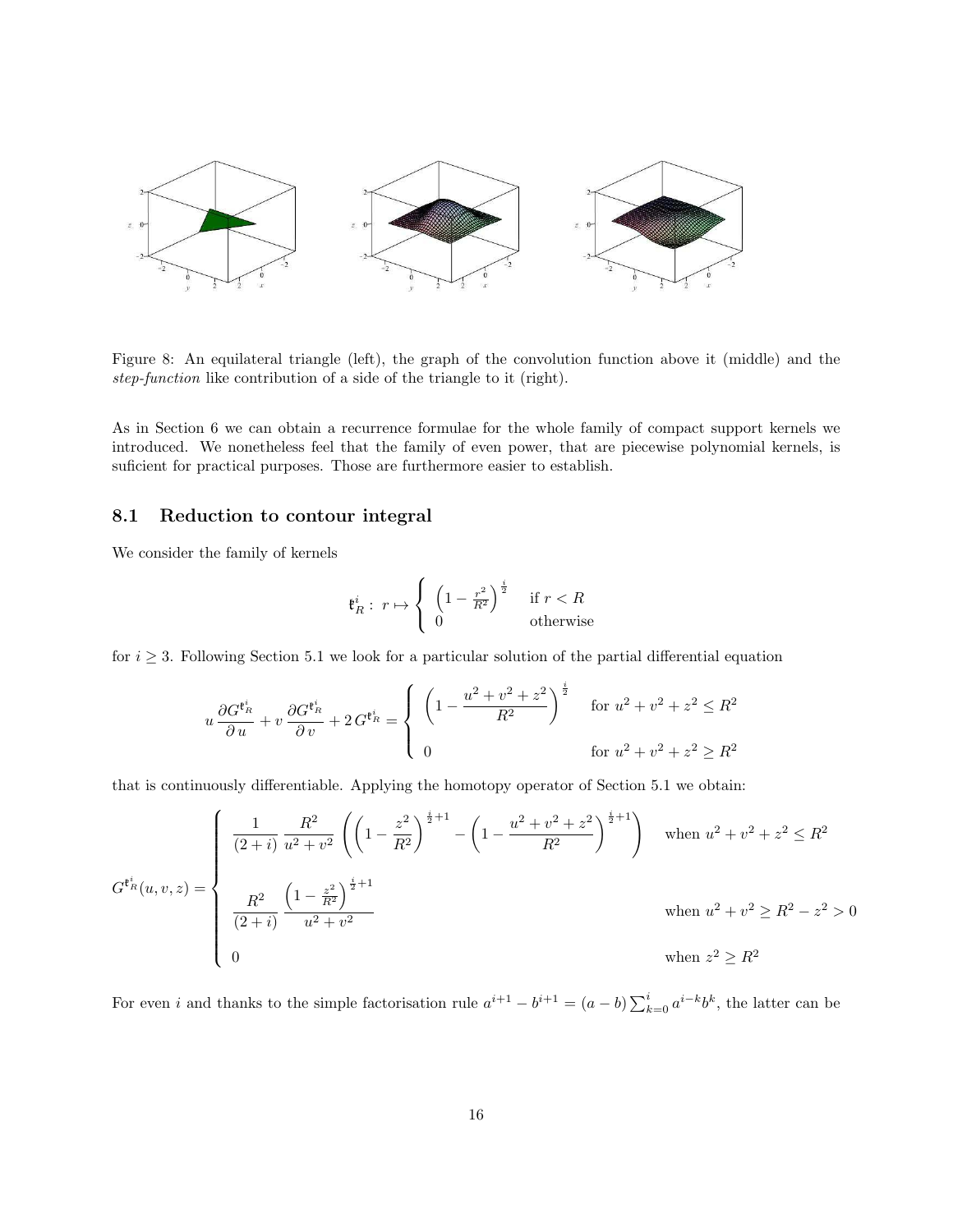written

$$
G^{\mathfrak{k}_{R}^{2i}}(u,v,z) = \begin{cases} \frac{1}{2(1+i)} \sum_{k=0}^{i} \left(1 - \frac{z^{2}}{R^{2}}\right)^{i-k} \left(1 - \frac{u^{2} + v^{2} + z^{2}}{R^{2}}\right)^{k} & \text{when } u^{2} + v^{2} + z^{2} \leq R^{2} \\ \frac{1}{2(1+i)} \left(1 - \frac{z^{2}}{R^{2}}\right)^{i+1} \frac{R^{2}}{u^{2} + v^{2}} & \text{when } u^{2} + v^{2} \geq R^{2} - z^{2} > 0 \\ 0 & \text{when } z^{2} \geq R^{2} \end{cases}
$$

from which it is seen to be well defined and continuously differentiable on  $\mathbb{R}^3$ .

#### 8.2 Convolution of Polygons

Let us resume with the coordinate set up of Section 5. Let P be the point of  $\mathbb{R}^3$  with coordinate  $(x, y, z)$ . The coordinates of  $\bar{P}$ , the projection of P on the  $(O, \vec{u}, \vec{v})$  plane, are  $(x, y, 0)$ . Then consider Q be the point of  $(O, \vec{u}, \vec{v})$  with coordinates  $(u, v, 0)$ . The previous function can be written in terms of geometric quantities involving those points:

$$
G^{\mathfrak{k}_{R}^{2i}}(u-x,v-y,z) = \begin{cases} \frac{1}{2(1+i)} \sum_{k=0}^{i} \left(1 - \frac{|P\bar{P}|^{2}}{R^{2}}\right)^{i-k} \left(1 - \frac{|PQ|^{2}}{R^{2}}\right)^{k} & \text{when } |PQ| \le R\\ \frac{1}{2(1+i)} \left(1 - \frac{|P\bar{P}|^{2}}{R^{2}}\right)^{i+1} \frac{R^{2}}{|\bar{P}Q|^{2}} & \text{when } |\bar{P}Q|^{2} \ge R^{2} - |P\bar{P}|^{2} > 0\\ 0 & \text{when } |P\bar{P}| \ge R \end{cases}
$$

If the distance of  $P$  to the plane where the polygon sits is bigger than  $R$  then the convolution function is zero. Otherwise, assuming  $|P\overline{P}| < R$ , we have:

$$
\mathcal{C}_{\mathfrak{Q}}^{\mathfrak{k}_{R}^{2i}}(P) = \frac{1}{2(1+i)} \sum_{m=0}^{q-1} (\overline{Q_{m}^{P}Q_{m+1}^{P}} \times \overline{Q_{m}^{P}P}) \cdot \overrightarrow{n} \sum_{k=0}^{i} \left(1 - \frac{|P\bar{P}|^{2}}{R^{2}}\right)^{i-k} \mathcal{D}_{[Q_{m}^{P}Q_{m+1}^{P}]}^{ \mathfrak{k}_{R}^{2k}}(P) + \frac{R^{2}}{2(1+i)} \left(1 - \frac{|P\bar{P}|^{2}}{R^{2}}\right)^{i+1} \sum_{m=0}^{q-1} (\overline{Q_{m}Q_{m}^{P}} \times \overline{Q_{m}P}) \cdot \overrightarrow{n} \mathcal{D}_{[Q_{m}Q_{m}^{P}]}^{ \mathfrak{p}^{2}}(\overline{P}) + \frac{R^{2}}{2(1+i)} \left(1 - \frac{|P\bar{P}|^{2}}{R^{2}}\right)^{i+1} \sum_{m=0}^{q-1} (\overline{Q_{m+1}^{P}Q_{m+1}} \times \overline{Q_{m+1}^{P}P}) \cdot \overrightarrow{n} \mathcal{D}_{[Q_{m+1}^{P}Q_{m+1}]}^{ \mathfrak{p}^{2}}(\overline{P})
$$

where, for each m,  $Q_m^P$  and  $Q_{m+1}^P$  are the end points of the intersection of the sphere of radius R centered at P with the line segment  $[Q_mQ_{m+1}]$ . When  $Q_m^P = Q_m$  or  $Q_{m+1} = Q_{m+1}^P$  the second or third term is zero. We illustrate the convolution function obtained with  $\mathfrak{k}_R^i$  by plotting the convolution surface around two polygons which are at a distance 2 and where  $R$  is taken to be 1 in Figure 9. The generated convolution surface are continuously differentiable but flat towards the center of the face. This is to be compared with the convolution surface obtained with a power inverse kernel.

## 9 Conclusion and perspective

We have provided closed form formulae for the convolution functions based on any planar polygons and for whole families of compact or infinite support kernels. Our approach avoids the prior triangulation of the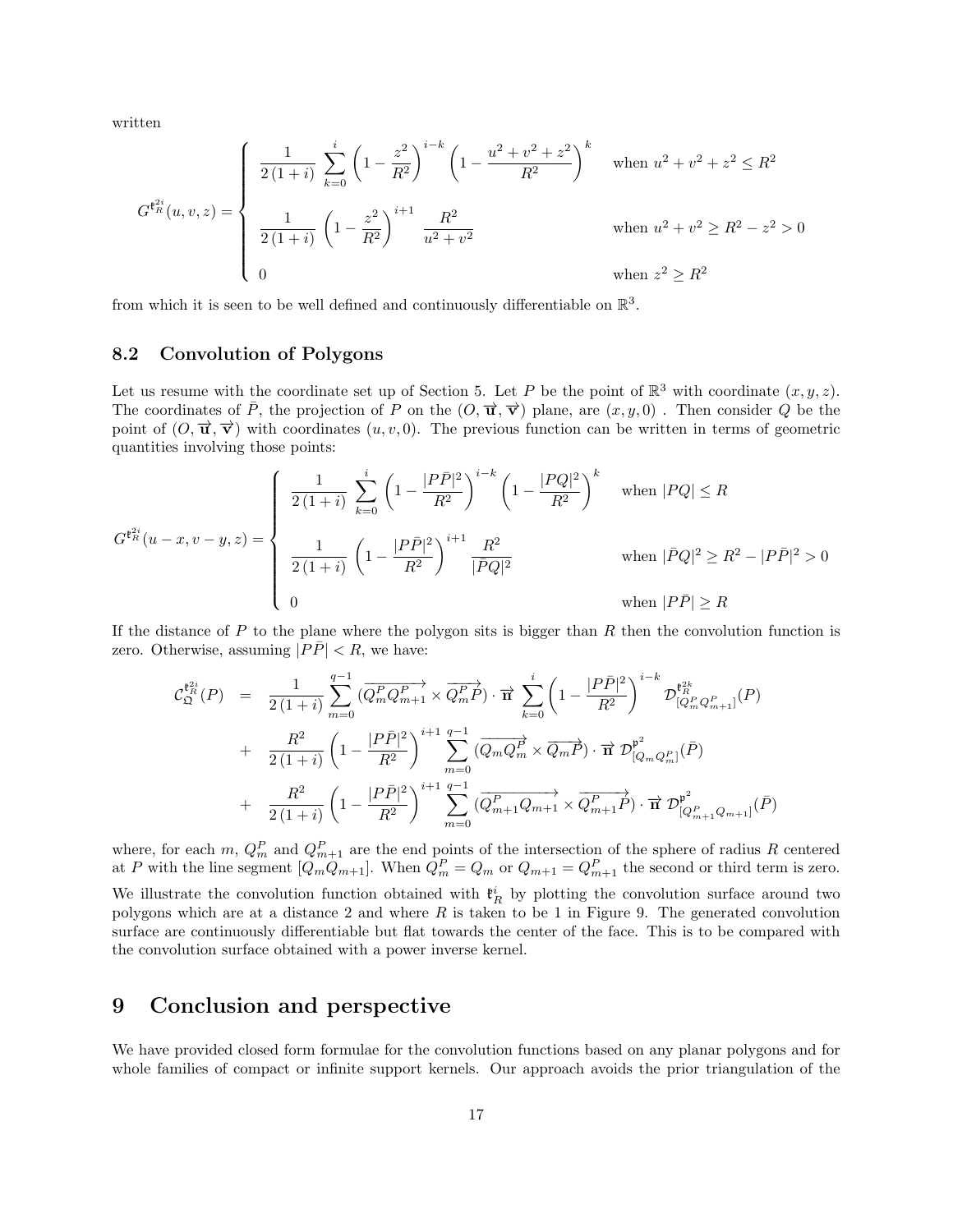

Figure 9: Convolution surfaces based on parallel polygons (left) with a cubic inverse kernel (middle) and compact support kernel (right) where  $R$  is chosen to be less than the distance bewteen the two polygons. An inward bulge appear in between the polygons for the cubic inverse kernel, while the convolution surface is flat towards the center of the polygons on both sides for the compact support kernel.

polygons and the recursive formulation allows to sharpen or smooth the shape around the skeleton iteratively. Our strategy avoids the complicated geometric computations previously needed for compact support kernels.

We can extend the ideas of this paper to introduce some geometry or weight functions on the polygons. This would allow for full generality of amenable shapes. The difficulty relies then on having a continuous weight function accross the skeleton, i.e. along the edges shared by more than one polygon. This works quite naturally if we consider only linear weights over triangles and is the subject of a future article. Higher degree weight functions with more complicated polygons appear as rather more subtle task.

As Green's theorem generalizes to Stokes theorem we envision to use non planar skeleton patches, such as spherical cups.

## References

- [1] M. Berger and B. Gostiaux. Differential geometry: manifolds, curves, and surfaces, volume 115 of Graduate Texts in Mathematics. Springer-Verlag, New York, 1988. Translated from the French by Silvio Levy.
- [2] A. Bernhardt, A. Pihuit, M.-P. Cani, and L. Barthe. Matisse: Painting 2D regions for modeling freeform shapes. In EUROGRAPHICS Workshop on Sketch-Based Interfaces and Modeling, pages 57–64, 2008.
- [3] J. Blinn. A generalization of algebraic surface drawing. ACM Transactions on Graphics, 1(3):235–256, 1982.
- [4] J. Bloomenthal and K. Shoemake. Convolution surfaces. Computer Graphics, 25(4):251–255, 1991.
- [5] Manuel Bronstein. Symbolic integration. I, volume 1 of Algorithms and Computation in Mathematics. Springer-Verlag, Berlin, second edition, 2005.
- [6] J. Chun-Kin Fong C.-L. Tai, H. Zhang. Prototype modeling from sketched silhouettes based on convolution surfaces. Computer Graphics Forum, 23(1):71–84, 2004.
- [7] M-P. Cani and S. Hornus. Subdivision curve primitives: a new solution for interactive implicit modeling. In International Conference on Shape Modeling and Applications, pages 82–88. IEEE Computer Society Press, 2001.